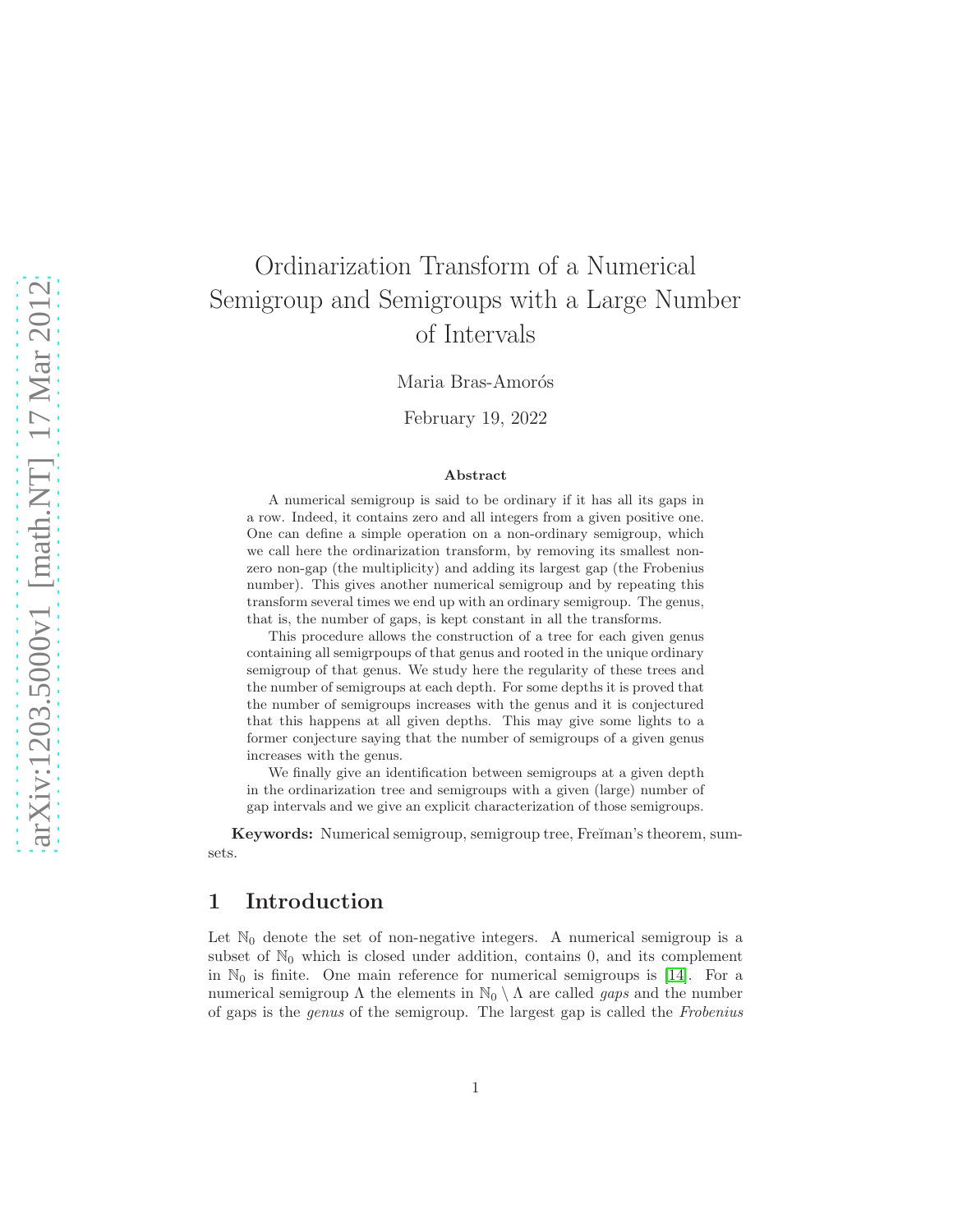number. The multiplicity m of a numerical semigroup is its first non-zero nongap. A numerical semigroup different than  $\mathbb{N}_0$  is said to be *ordinary* if its gaps are all in a row.

It was conjectured in |2| that the number  $n_q$  of numerical semigroups of genus  $g$  asymptotically behaves like the Fibonacci numbers. More precisely, it was conjectured that  $n_g \geqslant n_{g-1} + n_{g-2}$ , that the limit of the ratio  $\frac{n_g}{n_{g-1} + n_{g-2}}$ is 1 and so that the limit of the ratio  $\frac{n_g}{n_{g-1}}$  is the the golden ratio  $\phi = \frac{1+\sqrt{5}}{2}$ . Many other papers deal with the sequence  $n_q$  [\[10,](#page-14-1) [11,](#page-14-2) [3,](#page-11-1) [5,](#page-11-2) [4,](#page-11-3) [6,](#page-14-3) [16,](#page-14-4) [1,](#page-11-4) [9\]](#page-14-5) and recently Alex Zhai gave a proof for the asymptotic Fibonacci-like behavior of  $n_q$ [\[15\]](#page-14-6). However, it has still not been proved that  $n<sub>g</sub>$  is increasing. In the present work we approach this problem.

All numerical semigroups can be organized in a tree T whose root is the semigroup  $\mathbb{N}_0$  and in which the parent of a numerical semigroup  $\Lambda$  of genus g is the numerical semigroup obtained by adjoining to  $\Lambda$  its Frobenius number. So, the parent of a numerical semigroup of genus g has genus  $g - 1$  and all numerical semigroups are in T, at a depth equal to its genus. In particular,  $n_q$ is the number of nodes of  $\mathcal T$  at depth  $g$ . This construction was already considered in [\[13\]](#page-14-7).

Here we will see that all numerical semigroups of a given genus  $g$  can be organized in a tree  $\mathcal{T}_q$  rooted at the unique ordinary semigroup of genus g. One significant difference between  $\mathcal{T}_g$  and T is that the first one has only a finite number of nodes, indeed, it has  $n_q$  nodes, while  $\mathcal T$  is an infinite tree. We will see some relations between the trees  $\mathcal{T}_q$  and T. We conjecture that the number of numerical semigroups in  $\mathcal{T}_q$  at a given depth is at most the number of numerical semigroups in  $\mathcal{T}_{g+1}$  at the same depth. This conjecture would prove that  $n_{g+1} \geqslant n_g$ . Here we show this result for the lowest and largest depths.

We finally study semigroups with a large number of intervals. We prove that if  $\lfloor \frac{n}{2} \rfloor \geqslant \frac{g+2}{3}$ , then the set of numerical semigroups of genus g and n intervals of gaps is empty if  $n$  and  $g$  have different parity and it is exactly the set of numerical semigroups of genus g and depth  $\lfloor \frac{n}{2} \rfloor$  in  $\mathcal{T}_g$  otherwise. Furthermore we give an explicit description of the form of these semigroups.

## 2 A tree with all semigroups of a given genus

#### 2.1 Ordinarization transform and ordinarization number of a numerical semigroup

The *ordinarization transform* of a non-ordinary semigroup  $\Lambda$  with Frobenius number F and multiplicity m is the set  $\Lambda' = \Lambda \setminus \{m\} \cup \{F\}$ . The ordinarization transform of an ordinary semigroup is itself. For instance, the ordinarization transform of the semigroup  $\Lambda = \{0, 4, 5, 8, 9, 10, 12, \ldots\}$  is the semigroup  $\Lambda' =$  $\{0, 5, 8, 9, 10, 11, 12, \ldots\}$ . Note that the genus of the ordinarization transform of a semigroup is the genus of the semigroup.

We can iterate the ordinarization transform and set  $\Lambda'' = (\Lambda')'$  and in gen-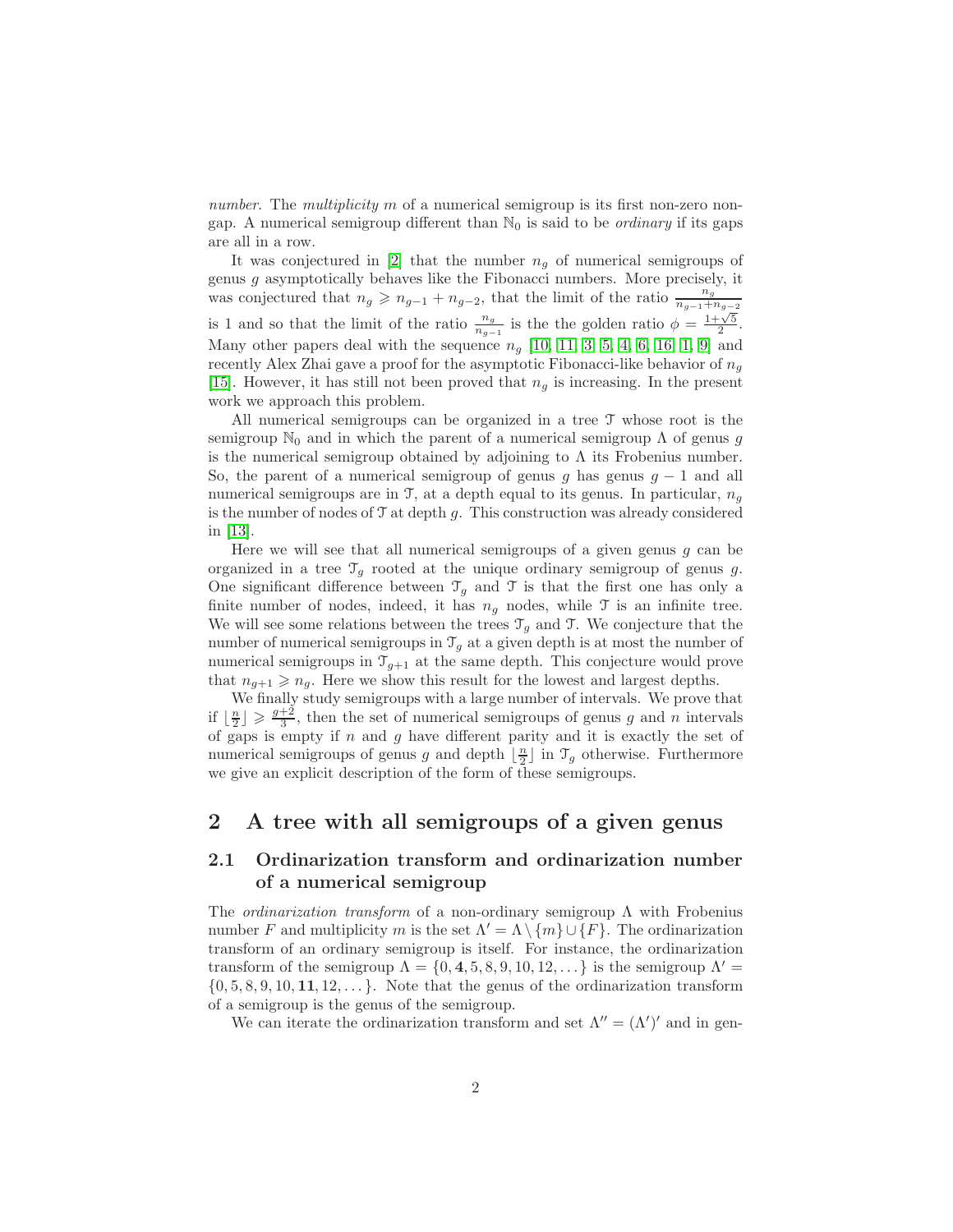eral  $\Lambda^{(i)} = \Lambda^{(i-1)}$ . It is easy to check that if  $\Lambda$  has genus g then there exists an integer i such that  $\Lambda^{(i)} = \{0, g+1, g+2, \dots\}$ . If  $\Lambda$  is non-ordinary then there exists a unique *i* with this property and satisfying  $\Lambda^{(i-1)} \neq \{0, q+1, q+2, \dots\}.$ We call this i the *ordinarization number* of  $\Lambda$ . By extension, the ordinarization number of an ordinary semigroup is set to be 0. For instance, if  $\Lambda =$  $\{0, 4, 5, 8, 9, 10, 12, \ldots\}$  then  $\Lambda' = \{0, 5, 8, 9, 10, 11, 12, \ldots\}$  which is not the ordinary semigroup while  $\Lambda'' = \{0, 7, 8, 9, 10, 11, 12, \ldots\}$  which is the ordinary semigroup of genus 6. Thus the ordinarization number of  $\Lambda$  is 2.

<span id="page-2-2"></span>Lemma 1. The ordinarization number of a numerical semigroup of genus g is the number of its non-zero non-gaps which are smaller than or equal to g.

*Proof.* A numerical semigroup of genus q is non-ordinary if and only if its multiplicity is at most  $g$ . So, we can transform a numerical semigroup while its multiplicity is at most  $g$ . The number of times that we can transform a semigroup before getting the ordinary semigroup is thus the number of its non-zero non-gaps which are smaller than or equal to the genus.  $\Box$ 

Given a numerical semigroup  $\Lambda$  it will be convenient to consider its enumeration  $\lambda$  as the unique increasing bijective map between  $\mathbb{N}_0$  and  $\Lambda$ . We will use  $\lambda_i$  for  $\lambda(i)$ . By the previous lemma, if the ordinarization number of a semigroup is r then the non-gaps which are at most g are  $\lambda_0 = 0, \lambda_1, \ldots, \lambda_r$ .

Lemma 2. The maximum ordinarization number of a semigroup of genus g is  $\frac{g}{2}$  $\frac{g}{2}$ .

*Proof.* Suppose that the ordinarization number of a semigroup is r. On one hand, since the Frobenius number F is at most  $2g - 1$ , the total number of gaps from 1 to  $2g - 1$  is g and so the number of non-gaps from 1 to  $2g$  is g. The number of those non-gaps which are larger than the genus is  $g - r$ . On the other hand  $\lambda_r + \lambda_1, \lambda_r + \lambda_2, \ldots, 2\lambda_r$  are different non-gaps between  $g + 1$  and 2g. So, the number of non-gaps between  $g + 1$  and 2g is at least r. Putting this altogether we get that  $g - r \geq r$  and so  $r \leq \frac{g}{2}$  $\frac{g}{2}$ .

On the other hand, the bound is attained by the semigroup

<span id="page-2-0"></span>
$$
\{0, 2, 4, \ldots, 2\left\lfloor \frac{g}{2} \right\rfloor, 2\left(\left\lfloor \frac{g}{2} \right\rfloor + 1\right), \ldots, 2g, 2g + 1, 2g + 2, \ldots\}.
$$
 (1)

We want to see that the maximum ordinarization number as stated in the previous lemma is attained only by the semigroup in [\(1\)](#page-2-0). For this purpose we need the next lemma. Its proof has been omitted but can easily be obtained.

<span id="page-2-1"></span>**Lemma 3.** Consider a finite subset  $A = \{a_1 < \cdots < a_n\} \subseteq \mathbb{N}_0$ .

- 1. The set  $A + A$  contains at least  $2n 1$  elements
- 2. The set  $A + A$  contains exactly  $2n 1$  elements if and only if  $a_i = a_1 + \alpha i$ for all i and for a given positive integer  $\alpha$ .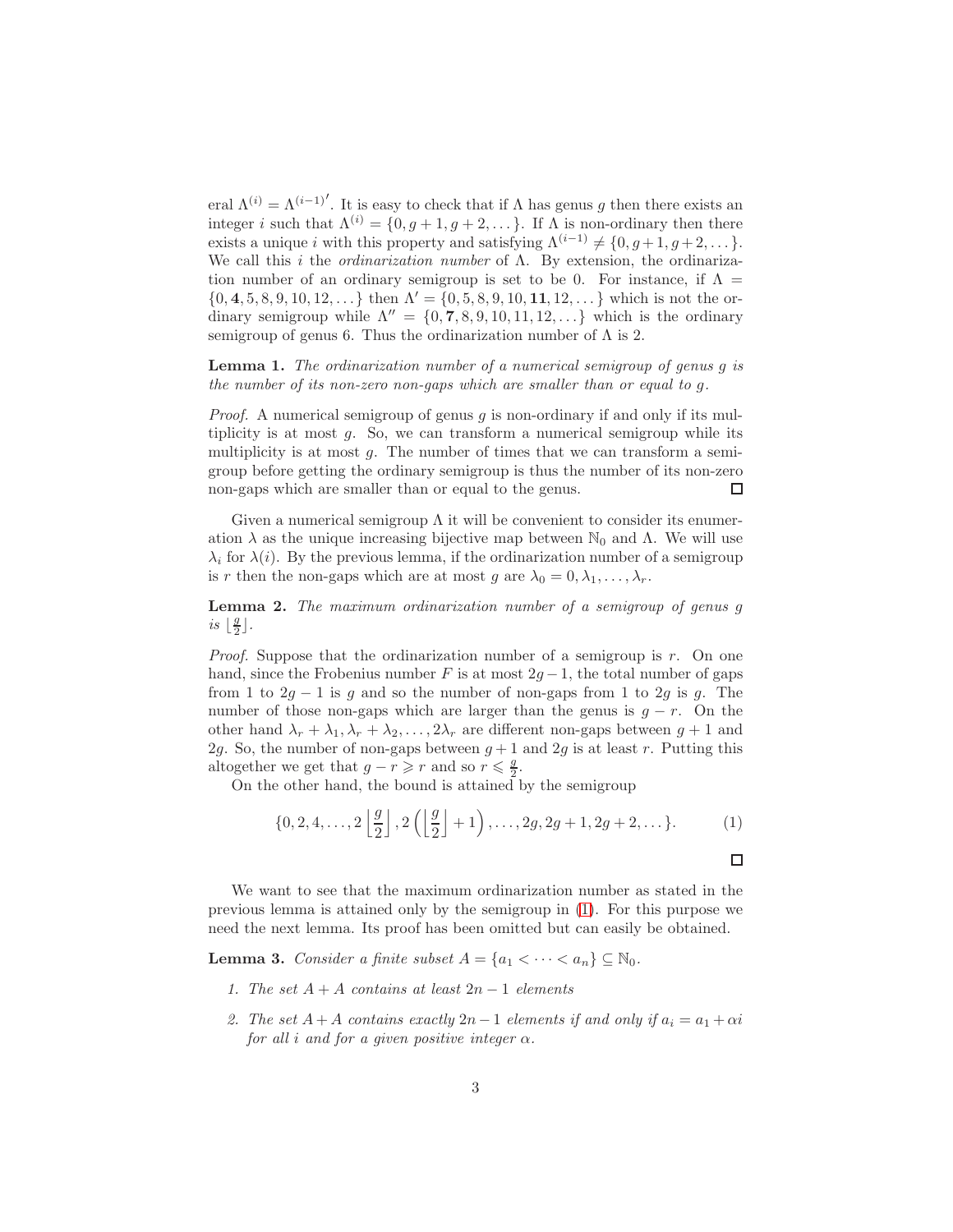**Lemma 4.** Let  $g > 0$ . The unique numerical semigroup of genus g and ordinarization number  $\lfloor \frac{g}{2} \rfloor$  is  $\{0, 2, 4, ..., 2g, 2g + 1, 2g + 2, ...\}$ .

*Proof.* Suppose that the ordinarization number of  $\Lambda$  is  $\lfloor \frac{g}{2} \rfloor$ . Since  $\lambda_{\lfloor \frac{g}{2} \rfloor} \leq g$ , we know that the set of all non-gaps between 0 and  $2g$  must contain all the sums  $\{\lambda_i + \lambda_j : 0 \leqslant i, j \leqslant \lfloor \frac{g}{2} \rfloor\}$  $\frac{g}{2}$ }. But the number of non-gaps between 0 and 2g is  $g + 1$ , while by Lemma [3](#page-2-1) the set of sums above has at least  $2\lfloor \frac{g}{2} \rfloor + 1$  elements.

If g is even then by the second item of Lemma [3](#page-2-1) we get that  $\lambda_i = i\lambda_1$  for  $i \leqslant \frac{g}{2}$ . Now  $\lambda_{\frac{g}{2}} = \frac{g}{2}\lambda_1 \leqslant g$  means that  $\lambda_1 \leqslant 2$ . If  $\lambda_1 = 1$  this contradicts  $g > 0$ . So,  $\lambda_i = 2i$  for  $0 \leqslant i \leqslant \frac{9}{2}$  $\frac{g}{2}$  and the remaining non-gaps between  $g + 1$  and  $2g$  are necessarily  $\lambda_i = 2i$  for  $i = \frac{g}{2} + 1$  to  $i = g$ .

If g is odd and  $g \notin \Lambda$  then we know that the set of all non-gaps between 0 and  $2g - 1$  must contain all the sums  $\{\lambda_i + \lambda_j : 0 \leq i, j \leq \lfloor \frac{g}{2} \rfloor\}$  $\frac{g}{2}$ ]. But the number of non-gaps between 0 and  $2g - 1$  is g, while by Lemma [3](#page-2-1) the set of sums above has at least  $2\left\lfloor \frac{g}{2} \right\rfloor + 1 = g$  elements and we can argue as before. 口

#### 2.2 The tree  $\mathcal{T}_g$

The definition of the ordinarization transform of a numerical semigroup allows the construction of a tree  $\mathcal{T}_q$  on the set of all numerical semigroups of a given genus rooted at the unique ordinary semigroup of this genus, where the parent of a semigroup is its ordinarization transform and the descendants of a semigroup are the semigroups obtained by taking away a generator larger than the Frobenius number and adding a new non-gap smaller than the multiplicity in a licit place. To illustrate this construction with an example in Figure [1](#page-4-0) we depicted  $\mathcal{T}_6$ . The depth of a numerical semigroup of genus g in  $\mathcal{T}_g$  is then its ordinarization number.

The next two lemmas show some relations between  $\mathcal{T}$  and  $\mathcal{T}_g$ .

**Lemma 5.** If  $\Lambda_1$  is a descendant of  $\Lambda_2$  in  $\mathcal T$  then  $\Lambda'_1$  is a descendant of  $\Lambda'_2$  in  $\mathcal T$ .

*Proof.* This is obvious when  $\Lambda_1$  (and so  $\Lambda_2$ ) is an ordinary semigroup. Suppose that  $\Lambda_1$  is not ordinary. It is easy to check that in this case  $\Lambda_1$  and  $\Lambda_2$  have the same multiplicity m and that  $\Lambda_1 \setminus \{m\}$  is a descendant of  $\Lambda_2 \setminus \{m\}$  in T. Now the lemma is a consequence of the fact that if we adjoin to a semigroup (in our case  $\Lambda_1 \setminus \{m\}$  its Frobenius number we obtain its parent in  $\mathcal T$  (in our case  $\Lambda_2 \setminus \{m\} = \Lambda'_1$  and if we repeat the same procedure (in our case obtaining  $\Lambda'_2$ ) we obtain the parent of the parent in  $\mathfrak T$  (in our case the parent of  $\Lambda'_1$  in  $\mathfrak T$ ).

**Lemma 6.** If two non-ordinary semigroups  $\Lambda_1$  and  $\Lambda_2$  with the same genus g have the same parent in  $\mathfrak I$  then they also have the same parent in  $\mathfrak T_g$ .

*Proof.* Indeed, the parent of  $\Lambda_1$  and  $\Lambda_2$  in  $\mathcal{T}_g$  is the parent they have in  $\mathcal{T}_g$ without its multiplicity. ◻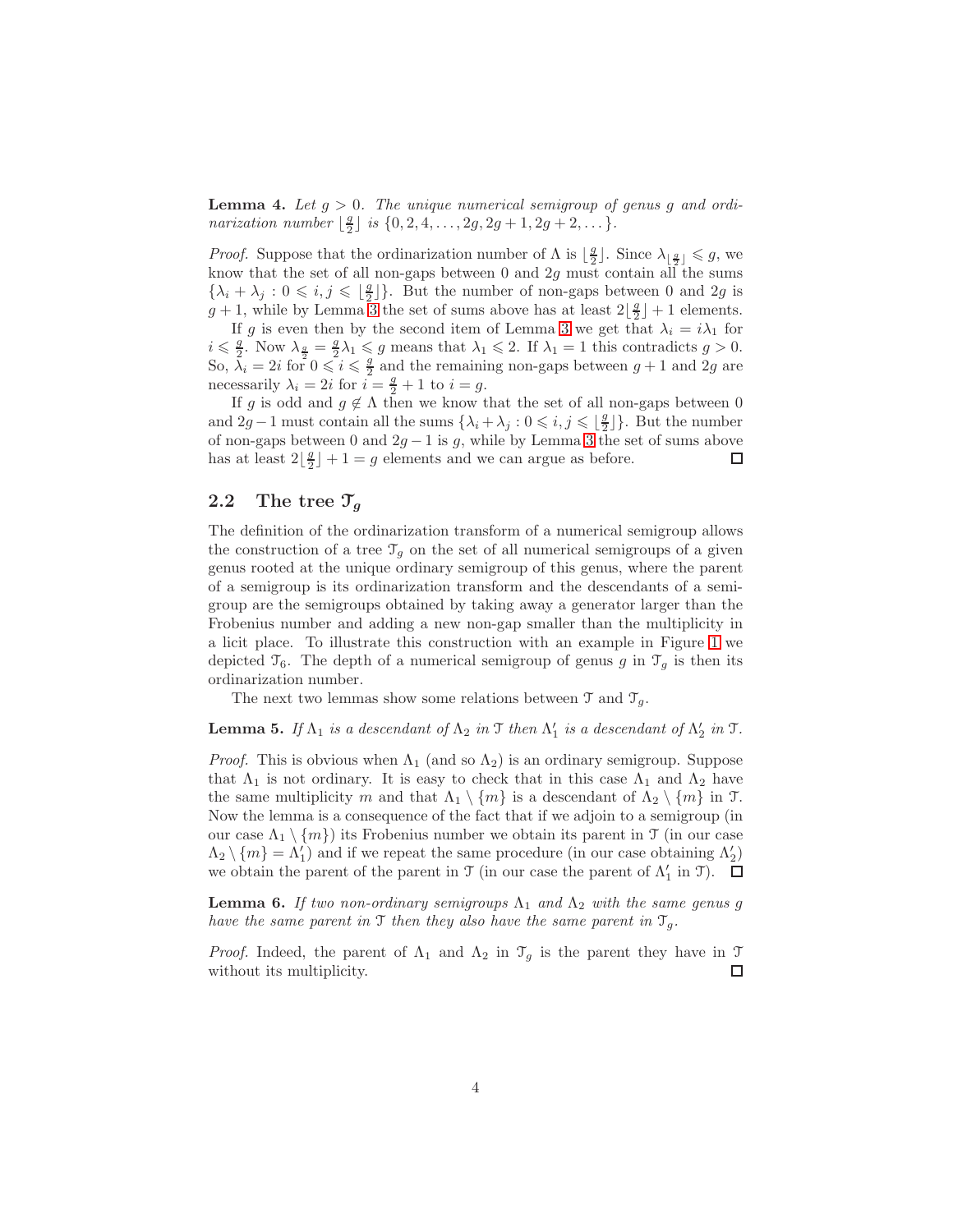

<span id="page-4-0"></span>Figure 1:  $\mathcal{T}_6$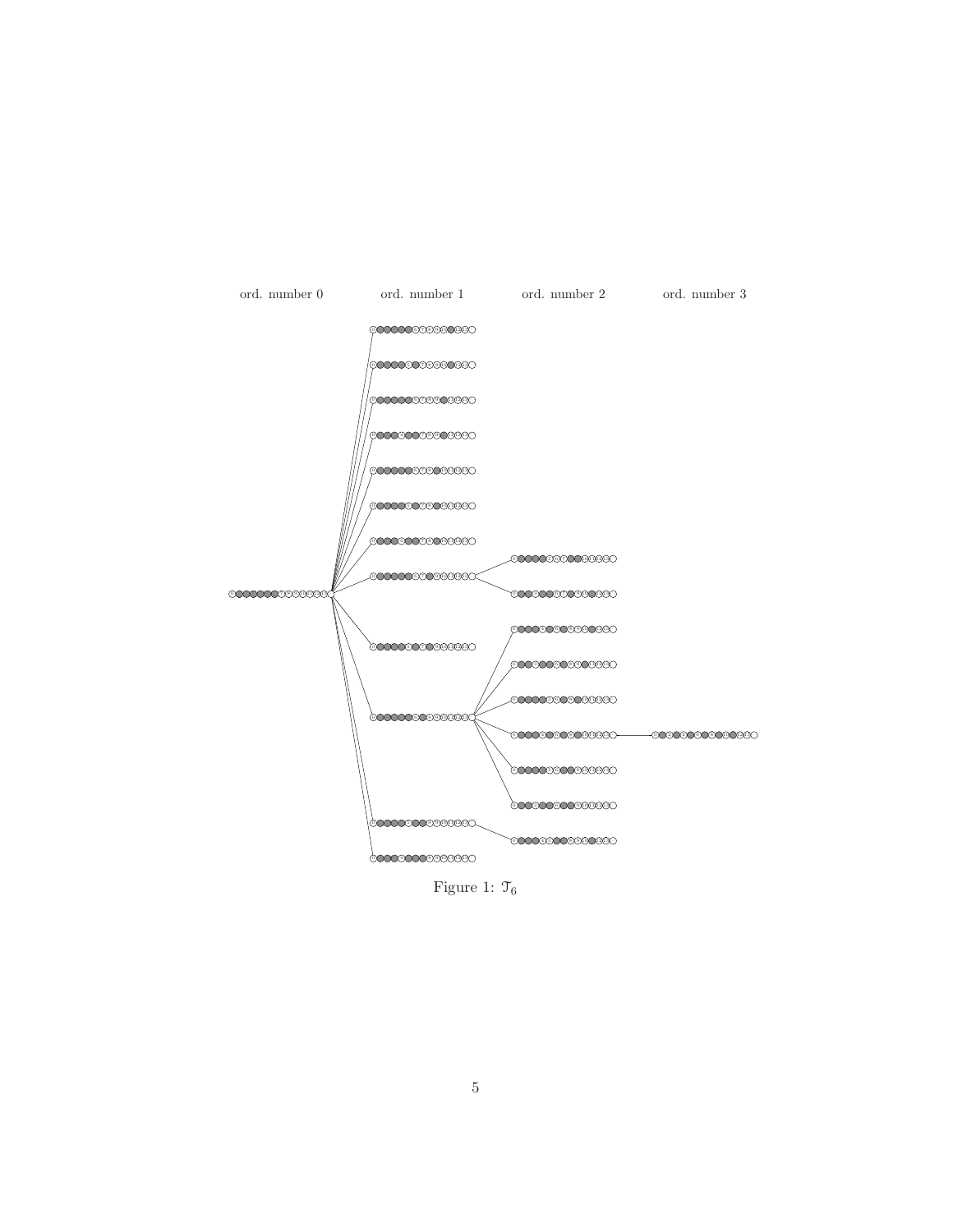#### 2.3 Conjecture

Let  $n_{q,r}$  be the number of numerical semigroups of genus g and ordinarization number r. For each genus  $g \leq 49$  we computed  $n_{g,r}$  for each ordinarization number r from 0 up to  $\frac{g}{2}$  $\frac{g}{2}$ . The results are given in Table [1.](#page-12-0) One can observe that for each ordinarization number the number of semigroups of this ordinarization number increases with the genus or stays the same. By extending the definition of  $n_{g,r}$  for  $r > \lfloor \frac{g}{2} \rfloor$  $\frac{g}{2}$  by setting  $n_{g,r} = 0$  in this case, this leads to the next conjecture.

**Conjecture 7.** For each genus  $g \in \mathbb{N}_0$  and each ordinarization number  $r \in \mathbb{N}_0$ ,  $n_{q,r} \leqslant n_{q+1,r}.$ 

This is equivalent to the number of numerical semigroups at a given depth of  $\mathcal{T}_g$  being at most the number of numerical semigroups at the same depth of  $\mathcal{T}_{g+1}$ . If the conjecture were true then the total number of nodes in  $\mathcal{T}_g$  would be at most the total number of nodes in  $\mathcal{T}_{g+1}$  proving that  $n_g$  increases with g.

## 3 Partial proofs of the conjecture

We will prove the conjecture for particular values of the pair  $q, r$ . We wrote these values in bold face in Table [1.](#page-12-0) It is obvious that for  $r = 0$  we always have  $n_{q,r} = 1$ since for any genus the ordinary semigroup is the unique numerical semigroup of ordinarization number 0. In the next subsections we will prove the conjecture for  $n_{g,1}$  and any g and for  $n_{g,r}$  and any g, whenever  $r \ge \max(\frac{g}{3}+1, \lfloor \frac{g+1}{2} \rfloor - 14)$ .

#### 3.1 Ordinarization number 1

<span id="page-5-0"></span>**Lemma 8.** Let  $g \in \mathbb{N}_0$ . The number of semigroups of genus g and ordinarization number 1 is

$$
n_{g,1}=\left\lceil \frac{g-1}{2}\right\rceil \left\lfloor \frac{g+1}{2}\right\rfloor+\frac{\lfloor \frac{g-1}{2}\rfloor \lfloor \frac{g+1}{2}\rfloor}{2}=\left\{\begin{array}{cc} \frac{3}{8}g^2-\frac{1}{4}g & \textit{if } g \textit{ is even,} \\ \frac{3}{8}g^2-\frac{3}{8} & \textit{if } g \textit{ is odd.} \end{array}\right.
$$

Proof. The semigroups of ordinarization number one are obtained from the ordinary semigroup  $\{0, g+1, g+2, \ldots\}$  by taking out one non-gap a and adding a non-zero non-gap b smaller than  $g + 1$ . Since any element in the ordinary semigroup larger than  $2g + 1$  is a sum of two non-zero non-gaps it can not be taken out. So,

$$
g+1 \leqslant a \leqslant 2g+1.
$$

Fix  $a$  in the previous range. For  $b$  we have four necessary conditions which together become sufficient:

- 1.  $b \leq g$  since b must be a gap of the ordinary semigroup;
- 2.  $a b \leq g$  since otherwise  $a = b + (a b)$  and so a must be in the new semigroup;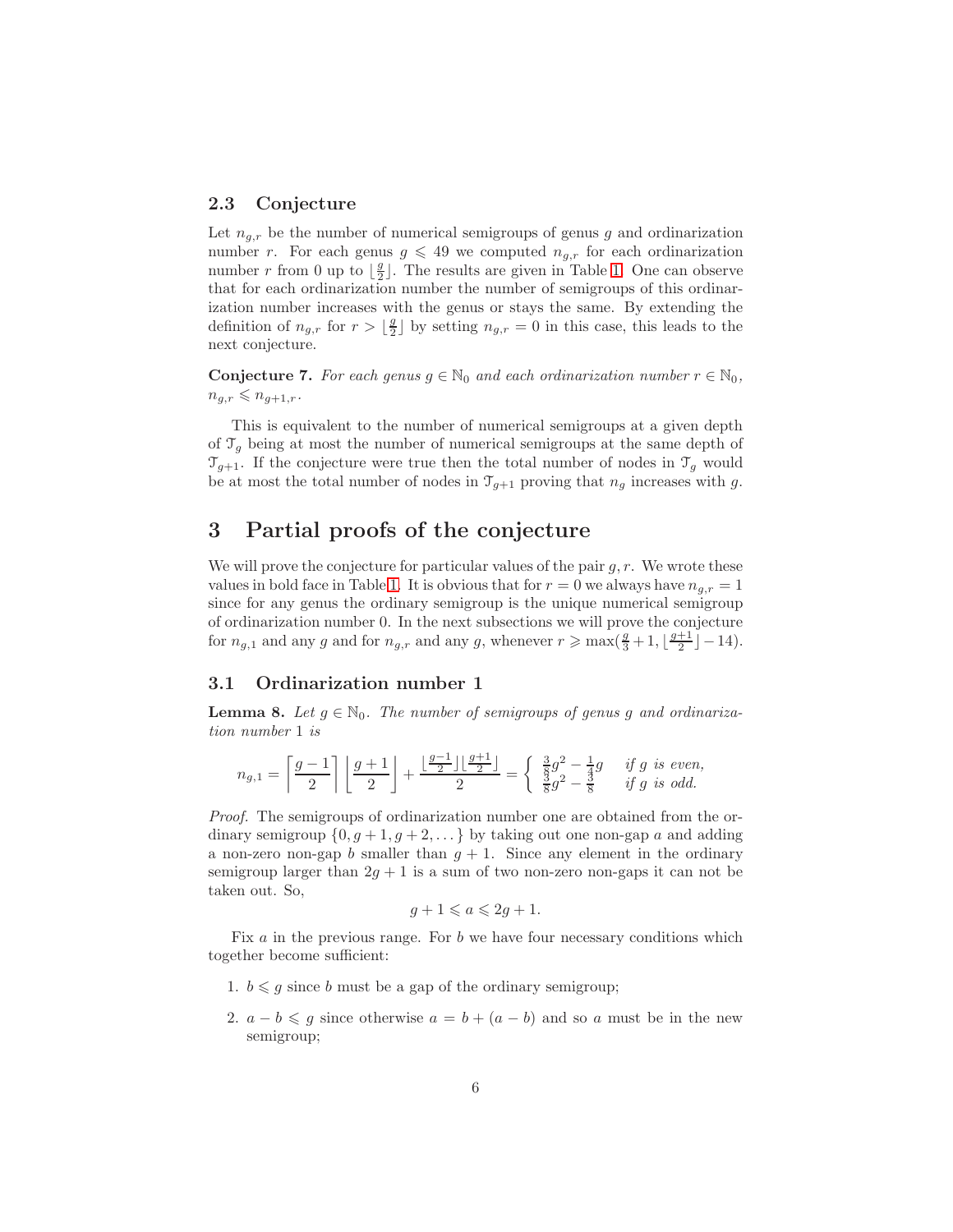- 3.  $2b \geq g+1$  because otherwise b, 2b are two different non-gaps which are at most g contradicting that the ordinarization number of the new semigroup is 1;
- 4.  $2b \neq a$  because otherwise a must be a non-gap.

From the first three conditions we deduce

$$
\max\left(a-g,\left\lceil\frac{g+1}{2}\right\rceil\right)\leqslant b\leqslant g.
$$

Now, taking also the fourth condition into consideration we get that the number of options for the pair  $a, b$  (and so  $n_{g,1}$ ) is

$$
n_{g,1} = \sum_{a=g+1}^{2g+1} (g+1-\max(a-g, \left\lceil \frac{g+1}{2} \right\rceil)) - \#\{\text{even integers in } \{g+1, \ldots, 2g+1\}\}\
$$
  
\n
$$
= \sum_{a=g+1}^{\left\lceil \frac{g+1}{2} \right\rceil+g} (g+1-\left\lceil \frac{g+1}{2} \right\rceil) + \sum_{\left\lceil \frac{g+1}{2} \right\rceil+g+1}^{2g+1} (g+1-a+g) - \left\lfloor \frac{g+1}{2} \right\rfloor
$$
  
\n
$$
= \sum_{a=g+1}^{\left\lceil \frac{g+1}{2} \right\rceil+g} \left\lfloor \frac{g+1}{2} \right\rfloor + \sum_{\left\lceil \frac{g+1}{2} \right\rceil+g+1}^{2g+1} (2g+1-a) - \left\lfloor \frac{g+1}{2} \right\rfloor
$$
  
\n
$$
= \left\lceil \frac{g+1}{2} \right\rceil \left\lfloor \frac{g+1}{2} \right\rfloor + \sum_{i=0}^{\left\lfloor \frac{g-1}{2} \right\rfloor+g+1} i - \left\lfloor \frac{g+1}{2} \right\rfloor
$$
  
\n
$$
= \left\lceil \frac{g-1}{2} \right\rceil \left\lfloor \frac{g+1}{2} \right\rfloor + \frac{\left\lfloor \frac{g-1}{2} \right\rfloor \left\lfloor \frac{g+1}{2} \right\rfloor}{2}.
$$

 $\Box$ 

Corollary 9. For each genus  $g \in \mathbb{N}_0$ ,  $n_{g,1} \leq n_{g+1,1}$ . *Proof.* If g is even and  $g + 1$  is odd then

$$
n_{g,1} = \frac{3}{8}g^2 - \frac{1}{4}g
$$
  

$$
n_{g+1,1} = \frac{3}{8}(g+1)^2 - \frac{3}{8} = \frac{3}{8}g^2 + \frac{3}{4}g
$$

So,  $n_{g+1,1} = n_{g,1} + g \geqslant n_{g,1}.$ 

On the other hand, if g is odd and  $g + 1$  is even then

$$
n_{g,1} = \frac{3}{8}g^2 - \frac{3}{8}
$$
  
\n
$$
n_{g+1,1} = \frac{3}{8}(g+1)^2 - \frac{1}{4}(g+1) = \frac{3}{8}g^2 + \frac{g}{2} + \frac{1}{8}
$$

So,  $n_{g+1,1} = n_{g,1} + \frac{g+1}{2} \geq n_{g,1}.$ 

 $\Box$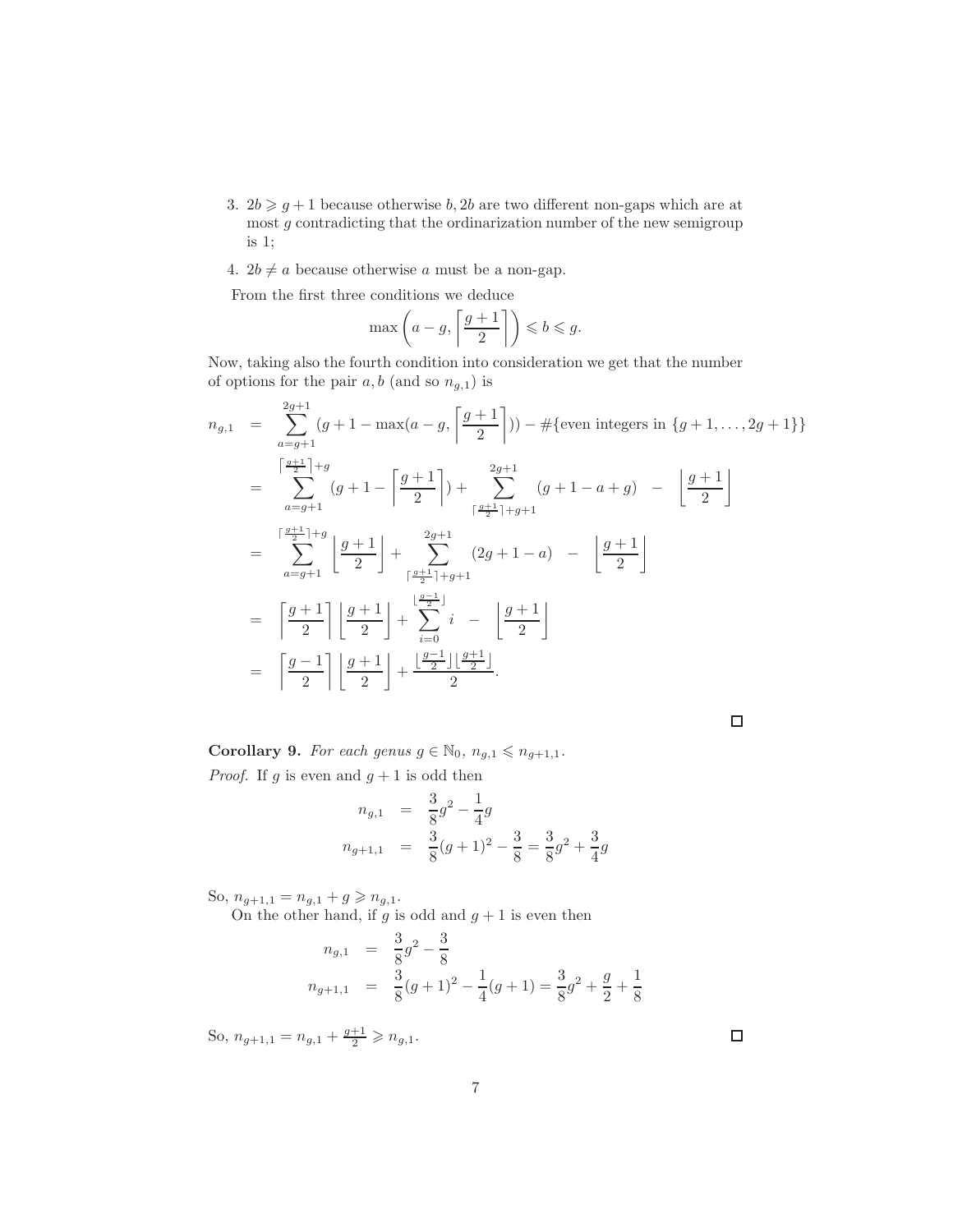#### 3.2 High ordinarization numbers

Next we will need Freiman's Theorem [\[7,](#page-14-8) [8\]](#page-14-9) as formulated in [\[12\]](#page-14-10).

<span id="page-7-0"></span>**Theorem 10** (Fre $\text{Im}\text{an}$ ). Let A be a set of integers such that  $#A = k \geq 3$ . If  $#(A + A) \leq 3k - 4$ , then A is a subset of an arithmetic progression of length  $\#(A+A) - k + 1 \leq 2k - 3.$ 

By means of Fre $\check{\text{r}}$  man's Theorem we can prove the next lemma which tells that the semigroups of large ordinarization number have the first non-gaps even.

<span id="page-7-2"></span>**Lemma 11.** If a semigroup  $\Lambda$  of genus g has ordinarization number r with  $\frac{g+2}{3} \leqslant r \leqslant \lfloor \frac{g}{2} \rfloor$  $\frac{g}{2}$ ] then all its non-gaps which are less than or equal to g are even.

*Proof.* Suppose that  $\Lambda$  is a semigroup of genus g and ordinarization number  $r \geqslant \frac{g+2}{3}$ . This means in particular that  $\lambda_0 = 0, \lambda_1, \ldots, \lambda_r \leqslant g$  and  $\lambda_{r+1} \geqslant g+1$ .

Let  $A = \Lambda \cap [0, g] = {\lambda_0, \lambda_1, \ldots, \lambda_r}$ . We have that the elements in  $A + A$  are upper bounded by 2g and so  $A+A \subseteq \Lambda \cap [0,2g]$ . Then  $\#(A+A) \leq \#(\Lambda \cap [0,2g])$ . Since the Frobenius number of  $\Lambda$  is at most  $2g-1$ ,  $\#(\Lambda \cap [0, 2g]) = 2g+1-g$  $g + 1$ . So,  $\#A = r + 1$  while  $\#(A + A) \leq g + 1$ . Now, since  $r \geq \frac{g+2}{3}$  we have  $g + 1 \leq 3r - 1 = 3(r + 1) - 4$  and we can apply Theorem [10](#page-7-0) with  $k = r + 1$ . Thus we have that A is a subset of an arithmetic progression of length at most  $q+1-k+1=q-r+1$ . Let  $d(A)$  be the common difference of this arithmetic progression.

Now,  $d(A)$  can not be larger than or equal to three since otherwise  $\lambda_r \geq$  $r \cdot d(A) \geqslant 3r \geqslant 3\frac{g+2}{3} > g$ , a contradiction with r being the ordinarization number.

If  $d(A) = 1$  then  $A \subseteq [0, g - r]$  and we claim that in this case  $A \subseteq \{0\} \cup$  $\lbrack \lbrack \frac{g+1}{2} \rbrack, g-r \rbrack$ . Indeed, suppose that  $x \in A$ . Then  $2x$  satisfies either  $2x \leqslant g-r$ or  $2x \geqslant g + 1$ . If the second inequality is satisfied then it is obvious that  $x \in \{0\} \cup [\lceil \frac{g+1}{2} \rceil, g-r]$ . If the first inequality is satisfied then we will prove that  $mx \leq q - r$  for all  $m \geq 2$  by induction on m and this leads to  $x = 0$ . Indeed, if  $mx \leq g - r$  then  $x \leq \frac{g - r}{m} \leq \frac{g - \frac{g + 2}{3}}{m} = \frac{2g - 2}{3m} < \frac{2g}{3m}$ . Now  $(m + 1)x < \frac{2g(m+1)}{3m} = \frac{(2m+2)g}{3m}$  and since  $m \geq 2$ , we have  $(m + 1)x < \frac{(2m+m)g}{3m} = g$ . Since  $(m + 1)x$  is in  $\Lambda \cap [0, g] = A \subseteq [0, g - r]$  this means that  $(m + 1)x \le g - r$  and this proves the claim.

Now,  $A \subseteq \{0\} \cup \left[\left\lceil \frac{g+1}{2} \right\rceil, g-r\right]$  implies that  $r \leqslant g-r-\left\lceil \frac{g+1}{2} \right\rceil+1=\left\lfloor \frac{g+1}{2} \right\rfloor-r \leqslant 1$  $\frac{g+1}{2} - \frac{g+2}{3} = \frac{g-1}{6} < r$ , a contradiction.

So, we deduce that  $d(A) = 2$ , leading to the proof of the lemma.

 $\Box$ 

<span id="page-7-1"></span>**Lemma 12.** Suppose that a numerical semigroup  $\Lambda$  has  $\omega$  gaps between 1 and  $n-1$  and  $n \geq 2\omega + 2$  then

- 1.  $n \in \Lambda$ ,
- 2. the Frobenius number of  $\Lambda$  is smaller than n,
- 3. the genus of  $\Lambda$  is  $\omega$ .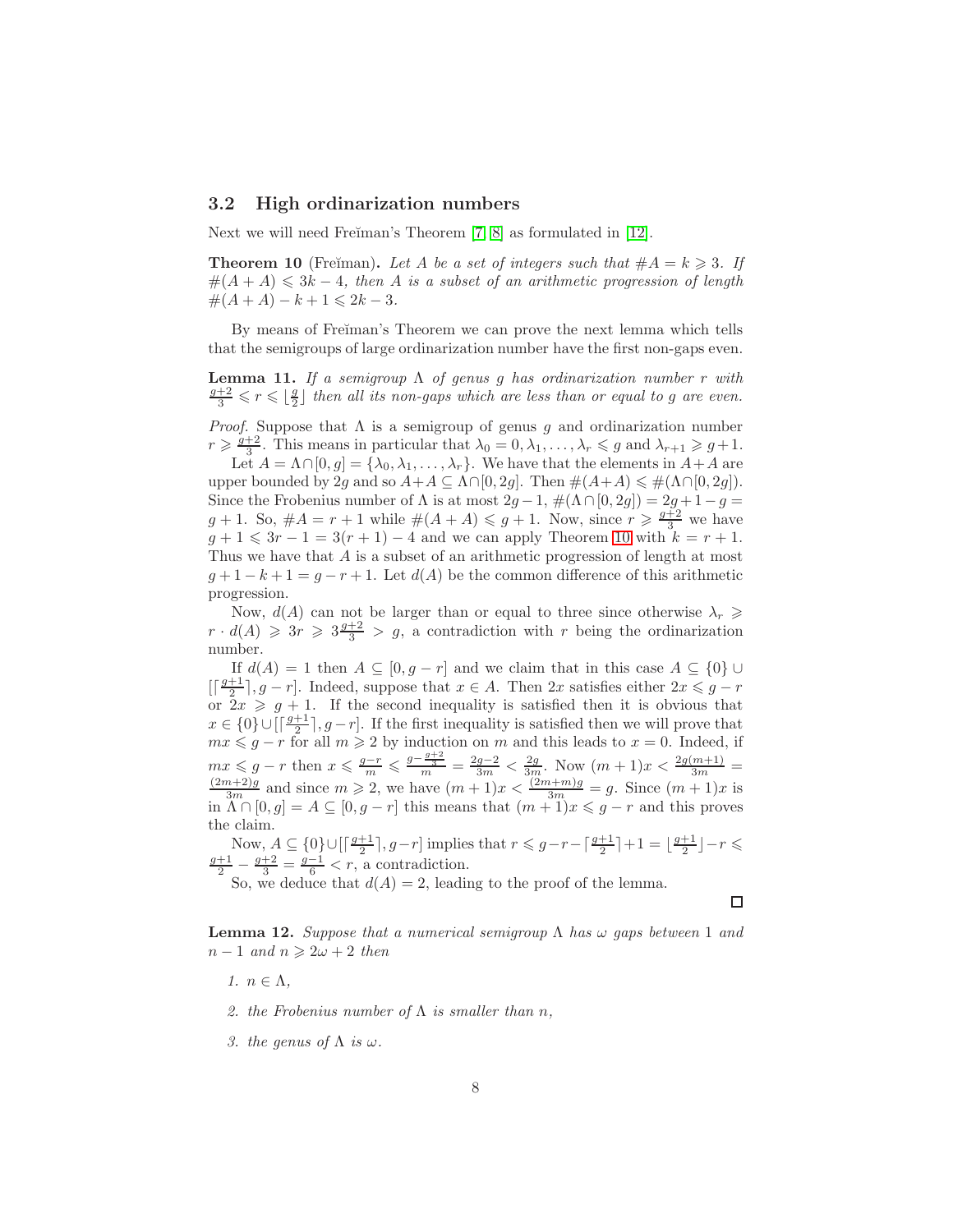- *Proof.* 1. The number of pairs s, t with  $1 \le s \le t \le n-1$  such that  $s+t=n$ is  $\lfloor \frac{n}{2} \rfloor \geqslant \lfloor \frac{2\omega+2}{2} \rfloor = \omega+1$ . Since there are  $\omega$  gaps between 1 and  $n-1$  this means that in at least one of these pairs both  $s$  and  $t$  are non-gaps and so n is a sum of two non-gaps and so a non-gap.
	- 2. Using the same argument one can show by induction that  $m \in \Lambda$  for all  $m \geq n$ . Thus, the Frobenius number must be smaller than n.
	- 3. It is a consequence of the previous statements.

A consequence of this Lemma [12](#page-7-1) is the well known fact that the Frobenius number of a numerical semigroup of genus g is at most  $2g - 1$ . Indeed, otherwise take  $\omega = g - 1$  and n the Frobenius number of the semigroup and get a contradiction.

Let  $\Lambda$  be a numerical semigroup. We say that a set  $B \subset \mathbb{N}_0$  is  $\Lambda$ -closed if for any  $b \in B$  and any  $\lambda$  in  $\Lambda$ , the sum  $b + \lambda$  is either in B or it is larger than max(B). If B is  $\Lambda$ -closed so is  $B - \min(B)$ . Indeed,  $b - \min(B) + \lambda = (b + \lambda) - \min(B)$  is either in  $B - min(B)$  or it is larger than  $max(B) - min(B) = max(B - min(B)).$ The new  $\Lambda$ -closed set contains 0. We will denote by  $C(\Lambda, i)$  the  $\Lambda$ -closed sets of size i that contain 0.

<span id="page-8-0"></span>**Theorem 13.** Let  $g \in \mathbb{N}_0$  and let r be an integer with  $\frac{g+2}{3} \leq r \leq \lfloor \frac{g}{2} \rfloor$  $\frac{g}{2}$ ]. Define  $\omega = \lfloor \frac{g}{2} \rfloor - r$ 

1. If  $\Omega$  is a numerical semigroup of genus  $\omega$  and B is a  $\Omega$ -closed set of size  $\omega + 1$  and first element equal to 0 then

$$
\{2j : j \in \Omega\} \cup \{2j - 2\max(B) + 2g + 1 : j \in B\} \cup (2g + \mathbb{N}_0)
$$

is a numerical semigroup of genus g and ordinarization number r.

2. All numerical semigroups of genus g and ordinarization number r can be uniquely written as

$$
\{2j : j \in \Omega\} \cup \{2j - 2\max(B) + 2g + 1 : j \in B\} \cup (2g + \mathbb{N}_0)
$$

for a unique numerical semigroup  $\Omega$  of genus  $\omega$  and a unique  $\Omega$ -closed set B of size  $\omega + 1$  and first element equal to 0.

3. The number of numerical semigroups of genus g and ordinarization number r depends only on  $\omega$ . It is exactly

$$
\sum_{Semigroups \ \Omega \ of \ genus \ \omega} #C(\Omega, \omega + 1).
$$

*Proof.* 1. Suppose that  $\Omega$  is a numerical semigroup of genus  $\omega$  and B is a  $\Omega$ closed set of size  $\omega + 1$  and first element equal to 0. Let  $X = \{2j : j \in \Omega\},\$  $Y = \{2j - 2\max(B) + 2g + 1 : j \in B\}, Z = (2g + N_0).$ 

 $\Box$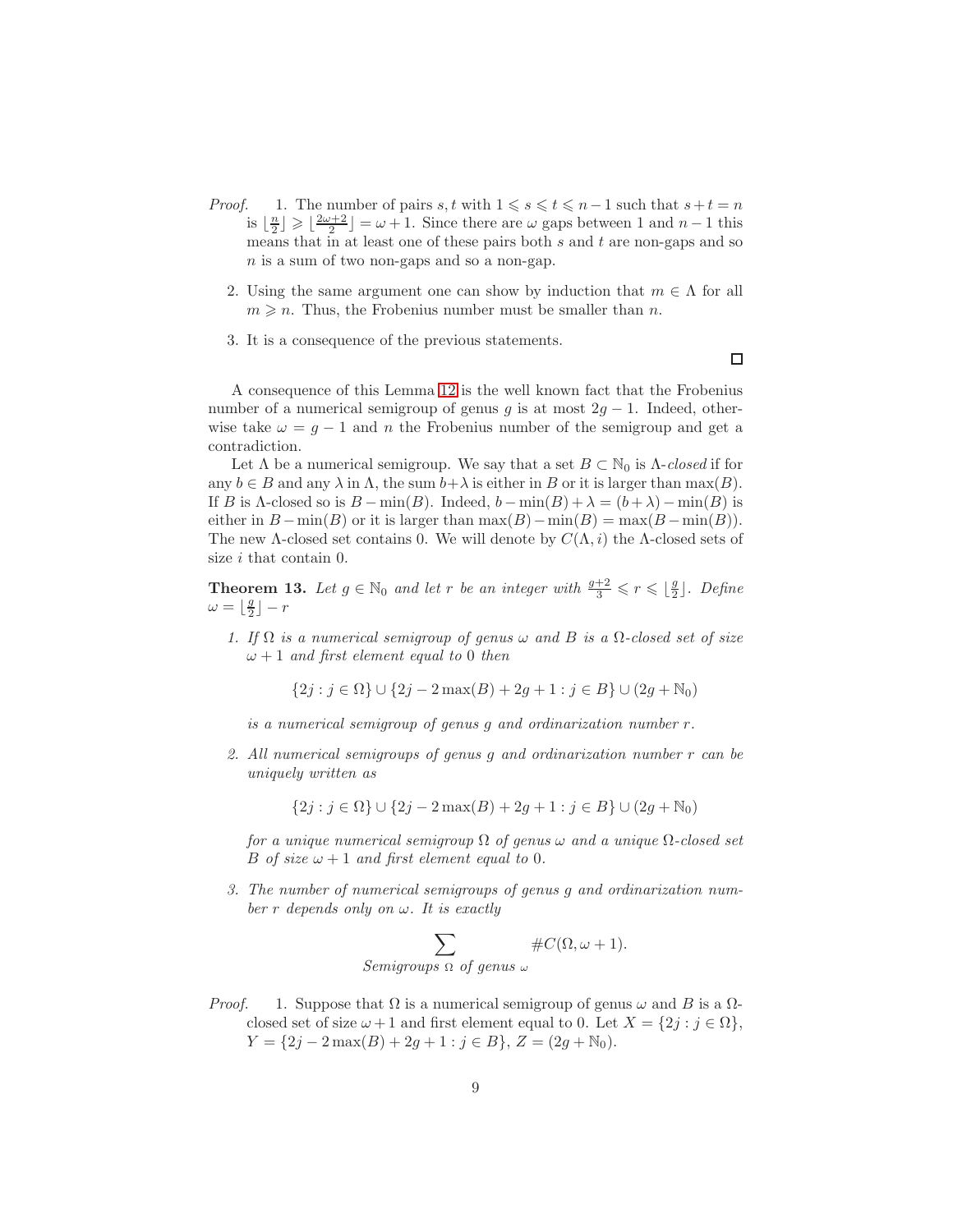First of all let us see that the complement  $\mathbb{N}_0 \setminus (X \cup Y \cup Z)$  has g elements. Notice that all elements in  $X$  are even while all elements in  $Y$  are odd. So, X and Y do not intersect. Also the unique element in  $Y \cap Z$  is  $2g + 1$ . The number of elements in the complement will be

$$
#N_0 \setminus (X \cup Y \cup Z) = 2g - #\{x \in X : x < 2g\} - #Y + 1
$$
  
= 2g - #\{s \in \Omega : s < g\} - #B + 1  
= 2g - \omega - #\{s \in \Omega : s < g\}.

We know that all gaps of  $\Omega$  are at most  $2\omega - 1 < g$ . So,  $\#\{s \in \Omega : s < \Omega\}$  $g$ } =  $g - \omega$  and we conclude that  $\#\mathbb{N}_0 \setminus (X \cup Y \cup Z) = g$ .

Before proving that  $X \cup Y \cup Z$  is a numerical semigroup, let us prove that the number of non-zero elements in  $X \cup Y \cup Z$  which are smaller than or equal to g is r. Once we prove that  $X \cup Y \cup Z$  is a numerical semigroup, this will mean, by Lemma [1,](#page-2-2) that it has ordinarization number  $r$ . On one hand, all elements in Y are larger than g. Indeed, if  $\lambda$  is the enumeration of  $\Omega$  then  $\max(B) \le \lambda_{\omega} \le 2\omega = 2\lfloor \frac{g}{2} \rfloor - 2r \le g - 2\frac{g+2}{3} < \frac{g}{3}$ . Now, for any  $j \in B$ ,  $2j - 2 \max(B) + 2g + 1 > 2g - 2 \max(B) > g$ . On the other hand, all gaps of  $\Omega$  are at most  $2\omega - 1 = 2\left\lfloor \frac{g}{2} \right\rfloor$  $\frac{g}{2}$ ]  $-2r-1 \leqslant g - \frac{2(g+2)}{3} - 1 < \frac{g}{3} - 1$ and so all the even integers not belonging to  $X$  are less than  $g$ . So, the number of non-zero non-gaps of  $X \cup Y \cup Z$  smaller than or equal tog is  $\frac{g}{2}$  $\frac{g}{2}$ ] –  $\omega = r$ .

To see that  $X \cup Y \cup Z$  is a numerical semigroup we only need to see that it is closed under addition. It is obvious that  $X + Z \subseteq Z$ ,  $Y + Z \subseteq Z$ ,  $Z + Z \subseteq Z$ . It is also obvious that  $X + X \subseteq X$  since  $\Omega$  is a numerical semigroup and that  $Y + Y \subseteq Z$  since, as we proved before, all elements in Y are larger than q.

It remains to see that  $X + Y \subseteq X \cup Y \cup Z$ . Suppose that  $x \in X$  and  $y \in Y$ . Then  $x = 2i$  for some  $i \in \Omega$  and  $y = 2j - 2 \max(B) + 2g + 1$  for some  $j \in B$ . Then  $x + y = 2(i + j) - 2 \max(B) + 2g + 1$ . Since B is  $\Omega$ -closed, we have that either  $i + j \in B$  and so  $x + y \in Y$  or  $i + j > \max(B)$ . In this case  $x + y \in Z$ . So,  $X + Y \subseteq Y \cup Z$ .

2. First of all notice that, since the Frobenius number of a semigroup  $\Lambda$  of genus  $g$  is smaller than 2 $g$ , it holds

$$
\Lambda \cap (2g + \mathbb{N}_0) = (2g + \mathbb{N}_0).
$$

For any numerical semigroup the set  $\Omega = \{\frac{j}{2}\}$  $\frac{j}{2}$ :  $j \in \Lambda \cap (2\mathbb{N}_0)$  is a numerical semigroup. If  $\Lambda$  has ordinarization number  $r \geqslant \frac{g+2}{3}$  then, by Lemma [11,](#page-7-2)

$$
\Lambda \cap [0, g] = (2\Omega) \cap [0, g].
$$

The semigroup  $\Omega$  has exactly  $r + 1$  non-gaps between 0 and  $\lfloor \frac{g}{2} \rfloor$  and  $\omega =$  $\frac{g}{2}$  $\lfloor \frac{g}{2} \rfloor - r$  gaps between 0 and  $\lfloor \frac{g}{2} \rfloor$  $\frac{g}{2}$ . We can use Lemma [12](#page-7-1) with  $n = \lfloor \frac{g}{2} + 1 \rfloor$ since

$$
2\omega + 2 = 2\left\lfloor \frac{g}{2} \right\rfloor - 2r + 2 \leq g - \frac{2(g+2)}{3} + 2 = \frac{g+2}{3},
$$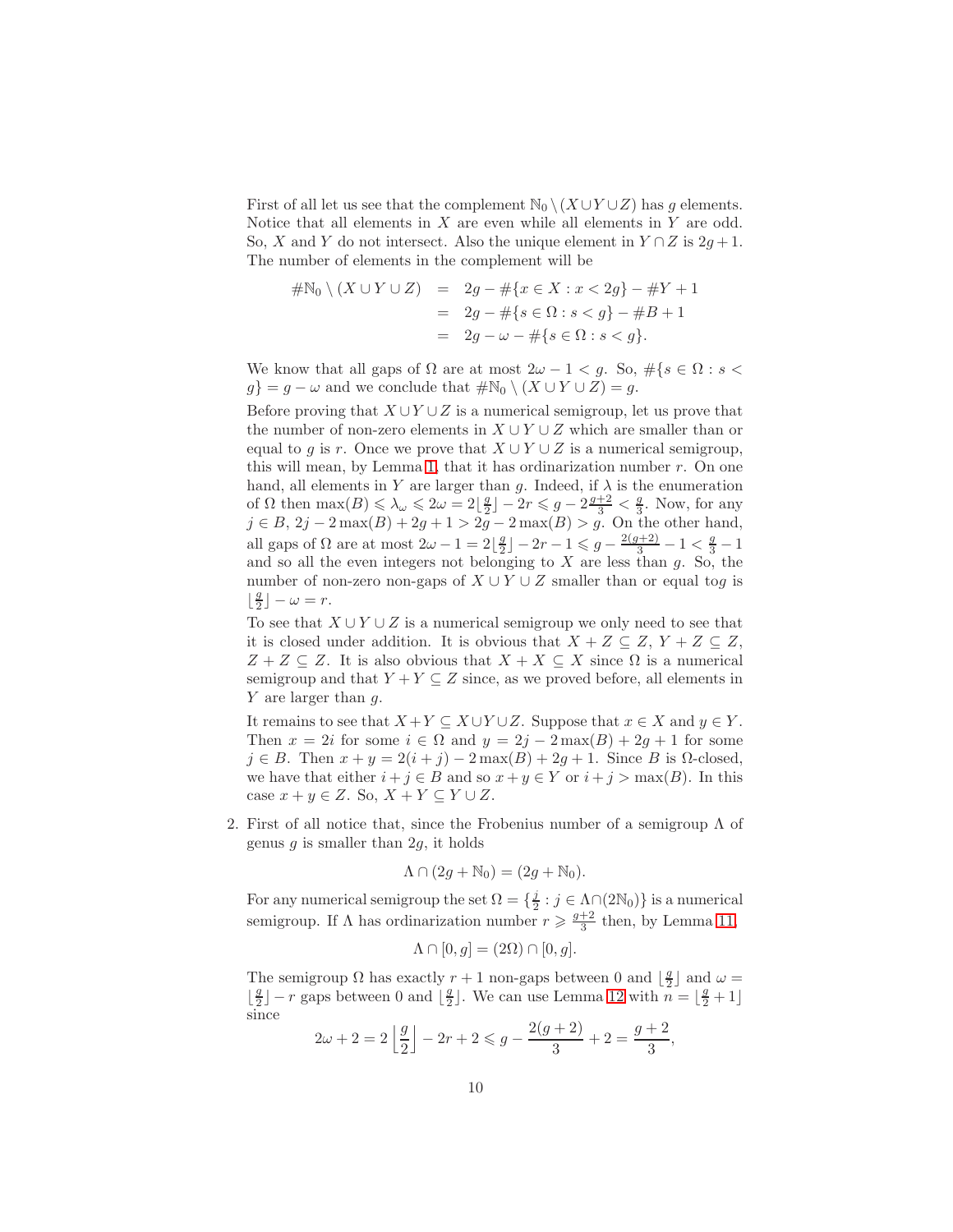which implies  $2\omega + 2 \leq \lfloor \frac{g+2}{3} \rfloor \leq \lfloor \frac{g+2}{2} \rfloor = n$ . Then the genus of  $\Omega$  is  $\omega$  and the Frobenius number of  $\Omega$  is at most  $\lfloor \frac{g}{2} \rfloor$ . This means in particular that all even integers larger than g belong to  $\Lambda$ .

Define  $D = (\Lambda \cap [0, 2g]) \setminus 2\Omega$ . That is, D is the set of odd non-gaps of A smaller than 2g. We claim that  $\bar{B} = \{\frac{j-1}{2} : j \in D \cup \{2g+1\}\}\$ is a  $Ω$ -closed set of size  $ω + 1$ . The size follows from the fact that the number of non-gaps of  $\Lambda$  between  $g+1$  and  $2g$  is  $g-r$  and that the number of even integers in the same interval is  $\lceil \frac{g}{2} \rceil$ . Suppose that  $\lambda \in \Omega$  and  $b \in \overline{B}$ . Then 2  $b = \frac{j-1}{2}$  for some j in  $D \cup \{2g+1\}$  and  $b + \lambda = \frac{(j+2\lambda)-1}{2}$ . If  $\frac{(j+2\lambda)-1}{2} \geq$  $\max(\bar{B}) = \frac{(2g+1)-1}{2}$  we are done. Otherwise we have  $j + 2\lambda \leq 2g$ . Since  $\Lambda$ is a numerical semigroup and both  $j, 2\lambda \in \Lambda$ , it holds  $j + 2\lambda \in \Lambda \cap [0, 2g]$ . Furthermore,  $j + 2\lambda$  is odd since so is j. So,  $b + \lambda$  is either larger than max(B) or it is in B. Then  $B = \overline{B} - \min(B)$  is a  $\Lambda$ -closed set of size  $\omega + 1$ and first element zero.

3. It is a consequence of the previous point.

$$
\Box
$$

Define the sequence  $f_{\omega}$  by  $f_{\omega} = \sum_{\text{Semigroups}} \Omega$  of genus  $_{\omega} \# C(\Omega, \omega + 1)$ . The first elements in the sequence, from  $f_0$  to  $f_{14}$  are

| . J W |  | 23 | 68 | 200 | 615 | 764 | - 5060 - | 14626 | 41785 | 7573. | 332475 | 933891 | 2609832 |
|-------|--|----|----|-----|-----|-----|----------|-------|-------|-------|--------|--------|---------|

From these first elements and Theorem [13](#page-8-0) we can deduce  $n_{g,r}$  for any g, whenever  $r \ge \max\left(\frac{g+2}{3}, \lfloor \frac{g}{2} \rfloor - 14\right)$ . This is illustrated in Table [2.](#page-13-0) Since the sequence  $f_{\omega}$  is increasing for  $\omega$  between 0 and 14 we deduce the next corollary.

Corollary 14. For any  $g \in \mathbb{N}$  and any  $r \ge \max\left(\frac{g}{3} + 1, \lfloor \frac{g+1}{2} \rfloor - 14\right)$ , it holds  $n_{q,r} \geqslant n_{q+1,r}.$ 

If we proved that  $f_{\omega} \leqslant f_{\omega+1}$  for any  $\omega$ , this would imply  $n_{g,r} \leqslant n_{g+1,r}$  for any  $r > \frac{g}{3}$ .

## 4 On numerical semigroups with a large number of gap intervals

In this final section we present a bijection between semigroups at a given depth in the ordinarization tree and semigroups with a given (large) number of gap intervals.

<span id="page-10-0"></span>**Lemma 15.** Suppose that a numerical semigroup Λ has genus g and ordinarization number  $r \geqslant \frac{g+2}{3}$ . Then it has  $2r$  intervals of gaps if g is even and  $2r+1$ intervals of gaps if g is odd.

*Proof.* By Theorem [13](#page-8-0) we deduce that, defining  $\omega = \lfloor \frac{g}{2} \rfloor - r$ ,  $\Lambda$  should be

 ${2j : j \in \Omega} \cup {2j - 2 \max(B) + 2g + 1 : j \in B} \cup (2g + N_0)$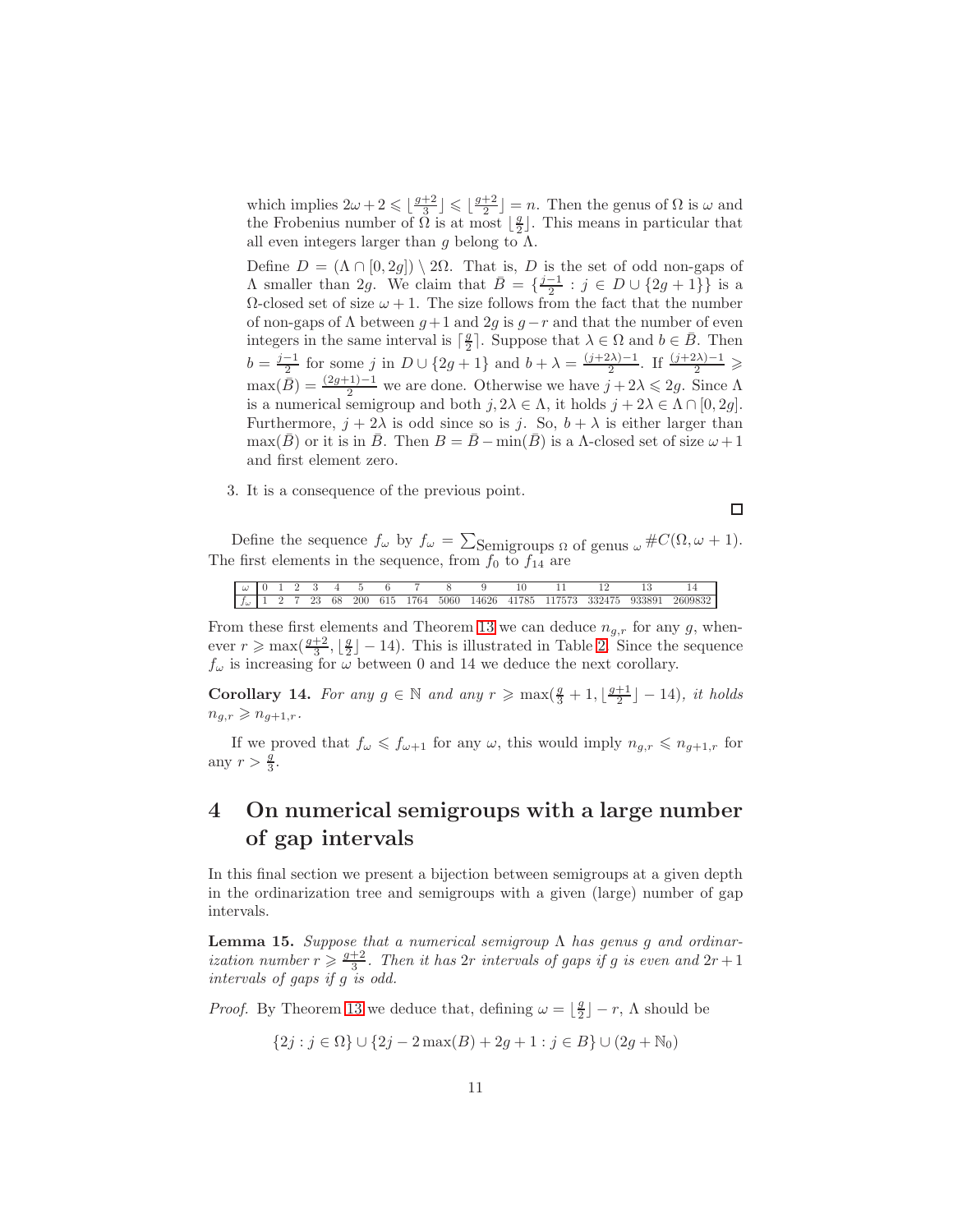for a unique numerical semigroup  $\Omega$  of genus  $\omega$  and a unique  $\Omega$ -closed set B of size  $\omega + 1$  and first element equal to 0. But this semigroup has  $g - 2\omega$  intervals of gaps. This number is equal to  $g - 2\left\lfloor \frac{g}{2} \right\rfloor$  $\lfloor \frac{g}{2} \rfloor + 2r$  which equals  $2r$  if g is even and  $2r+1$  if g is odd. □

<span id="page-11-5"></span>Lemma 16. A numerical semigroup with n intervals of gaps has ordinarization number at least  $\lfloor \frac{n}{2} \rfloor$ .

*Proof.* The maximum number of gaps between 1 and  $g$  is obtained for the semigroup (should it be a semigroup) that has  $g-n+1$  non-gaps in a row right after 0 and then  $n-1$  squences of a non-gap and a gap and then no more gaps. In this case there would be  $\lceil \frac{n-1}{2} \rceil = \lfloor \frac{n}{2} \rfloor$  non-zero non-gaps in the same interval.  $\Box$ 

**Theorem 17.** Suppose that a numerical semigroup  $\Lambda$  has genus g and n intervals of gaps with  $\lfloor \frac{n}{2} \rfloor \geqslant \frac{g+2}{3}$ . Then g and n have the same parity and  $\Lambda$  has ordinarization number equal to  $\lfloor \frac{n}{2} \rfloor$ .

 $\Box$ 

*Proof.* By Lemma [16,](#page-11-5)  $r \geqslant \frac{g+2}{3}$ , and Lemma [15](#page-10-0) gives the result.

Concluding, if  $\lfloor \frac{n}{2} \rfloor \geq \frac{q+2}{3}$ , then the set of numerical semigroups of genus g and n intervals of gaps is empty if  $n$  and  $g$  have different parity and it is exactly the set of numerical semigroups of genus  $g$  and ordinarization number  $\left\lfloor\frac{n}{2}\right\rfloor$  otherwise.

## Acknowledgments

The author is grateful to Anna de Mier for her suggestions on this work. This work was partly supported by the Spanish Government through projects TIN2009-11689 "RIPUP" and CONSOLIDER INGENIO 2010 CSD2007-00004 "ARES", and by the Government of Catalonia under grant 2009 SGR 1135.

#### <span id="page-11-4"></span>References

- [1] Victor Blanco, Pedro A. García-Sánchez, and Justo Puerto. Counting numerical semigroups with short generating functions. International Journal of Algebra and Computation, 21(7):1217–1235, 2011.
- <span id="page-11-0"></span>[2] Maria Bras-Amorós. Fibonacci-like behavior of the number of numerical semigroups of a given genus. Semigroup Forum, 76(2):379–384, 2008.
- <span id="page-11-1"></span>[3] Maria Bras-Amorós. Bounds on the number of numerical semigroups of a given genus. J. Pure Appl. Algebra, 213(6):997–1001, 2009.
- <span id="page-11-3"></span>[4] Maria Bras-Amorós and Stanislav Bulygin. Towards a better understanding of the semigroup tree. Semigroup Forum, 79(3):561–574, 2009.
- <span id="page-11-2"></span>[5] Maria Bras-Amorós and Anna de Mier. Representation of numerical semigroups by Dyck paths. Semigroup Forum, 75(3):677–682, 2007.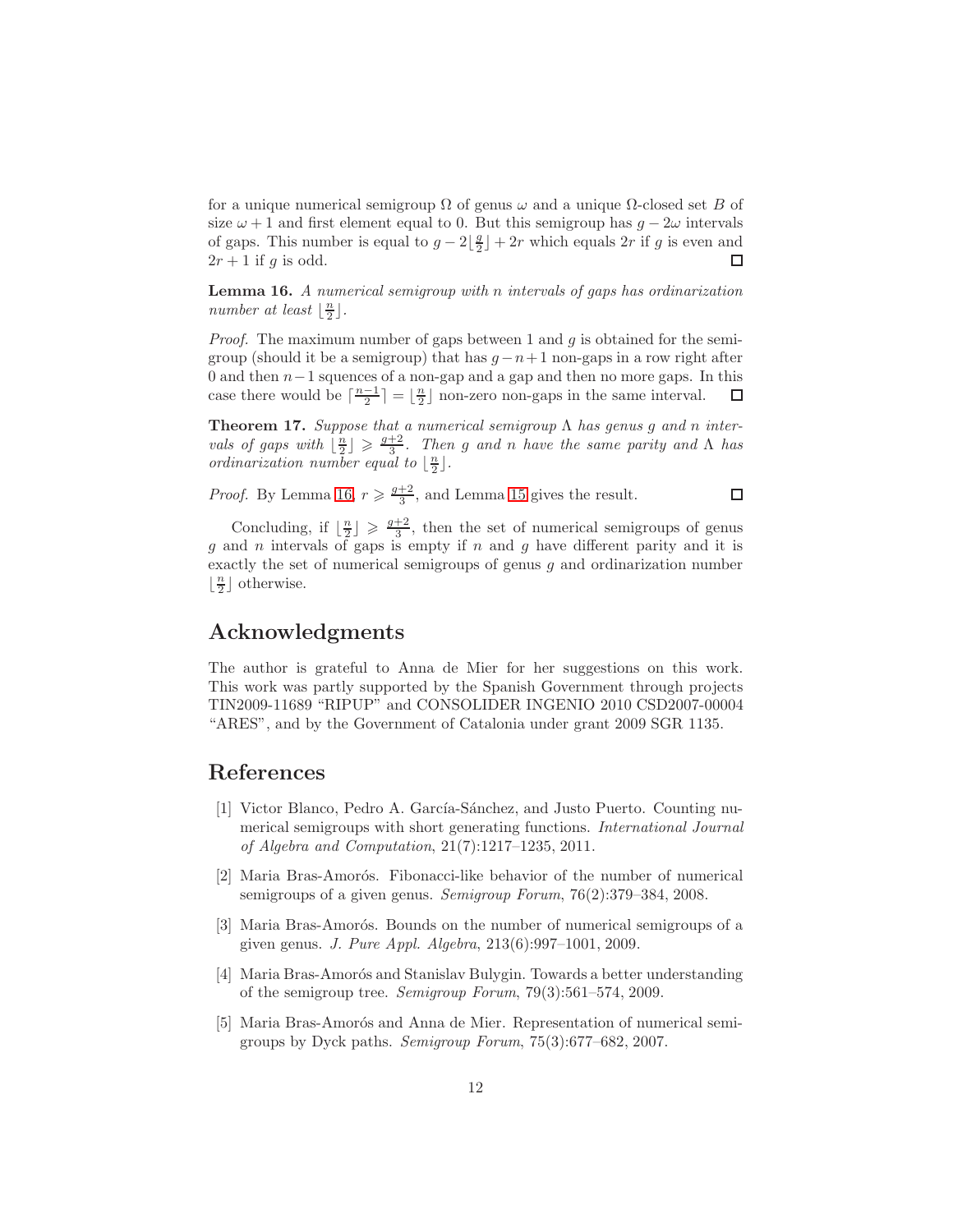<span id="page-12-0"></span>

| 07               |                         | J                       |                         |                         |                         |                |                |                                 |                         |                         |                         |                         |                         |                         |                         |                 |                          |                         |                         |
|------------------|-------------------------|-------------------------|-------------------------|-------------------------|-------------------------|----------------|----------------|---------------------------------|-------------------------|-------------------------|-------------------------|-------------------------|-------------------------|-------------------------|-------------------------|-----------------|--------------------------|-------------------------|-------------------------|
| $r \mid g$       | $g=0$                   | $g=1$                   | $g=2$<br>$g=3$          | $q=4$                   | $\sigma = 5$<br>$g=6$   | $g=7$          | $\sigma = 8$   | $\alpha = 9$<br>$\epsilon = 10$ | $\epsilon = 11$         | $\epsilon = 12$         | $\epsilon = 13$         | $\alpha = 14$           | $\epsilon = 15$         | $\epsilon = 16$         | $g=17$                  | $\epsilon = 18$ | $\sigma = 19$            | $\epsilon = 20$         | $\epsilon = 21$         |
| $r = 0$          | $\overline{1}$          | 1                       | 1<br>1                  | 1                       | 1<br>1                  | 1              | 1              | 1<br>1                          | 1                       | 1                       | 1                       | 1                       | 1                       | 1                       | 1                       | 1               | 1                        | 1                       | 1                       |
| $r=1$            |                         |                         | 1<br>3                  | 5                       | 12<br>9                 | 18             | 22             | 30<br>35                        | 45                      | 51                      | 63                      | 70                      | 84                      | 92                      | 108                     | 117             | 135                      | 145                     | 165                     |
| $\mathrm{r}{=}2$ |                         |                         |                         | $\mathbf{1}$            | $\mathcal{D}$<br>9      | 19             | 39             | 70<br>118                       | 196                     | 281                     | 432                     | 586                     | 838                     | 1080                    | 1490                    | 1835            | 2449                     | 2956                    | 3804                    |
| $r = 3$          |                         |                         |                         |                         | 1                       | $\mathbf{1}$   | $\overline{4}$ | 16<br>47                        | 97                      | 228                     | 442                     | 844                     | 1462                    | 2447                    | 4017                    | 6127            | 9516                     | 13693                   | 20152                   |
| $r = 4$          |                         |                         |                         |                         |                         |                | 1              | 1<br>$\overline{\mathbf{2}}$    | 3                       | 28                      | 60                      | 180                     | 442                     | 1083                    | 2202                    | 4611            | 8579                     | 15830                   | 27493                   |
|                  |                         |                         |                         |                         |                         |                |                |                                 |                         |                         |                         |                         |                         |                         |                         |                 |                          |                         |                         |
| $r = 5$          |                         |                         |                         |                         |                         |                |                | $\mathbf{1}$                    | $\mathbf{1}$            | $\overline{\mathbf{2}}$ | $\overline{\mathbf{2}}$ | 9                       | 27                      | 93                      | 215                     | 721             | 1685                     | 4417                    | 9633                    |
| $r = 6$          |                         |                         |                         |                         |                         |                |                |                                 |                         | 1                       | $\mathbf{1}$            | $\overline{\mathbf{2}}$ | $\overline{2}$          | $\overline{7}$          | $\Omega$                | 45              | 89                       | 319                     | 889                     |
| $r = 7$          |                         |                         |                         |                         |                         |                |                |                                 |                         |                         |                         | 1                       | 1                       | $\overline{\mathbf{2}}$ | $\overline{\mathbf{2}}$ | $\overline{7}$  | $\overline{7}$           | 25                      | 47                      |
| $r = 8$          |                         |                         |                         |                         |                         |                |                |                                 |                         |                         |                         |                         |                         | 1                       | 1                       | $\overline{2}$  | $\overline{\mathbf{2}}$  | $\overline{7}$          | $\overline{7}$          |
| $r = 9$          |                         |                         |                         |                         |                         |                |                |                                 |                         |                         |                         |                         |                         |                         |                         | 1               | $\mathbf{1}$             | $\overline{\mathbf{2}}$ | $\overline{\mathbf{2}}$ |
| $r = 10$         |                         |                         |                         |                         |                         |                |                |                                 |                         |                         |                         |                         |                         |                         |                         |                 |                          | 1                       | 1                       |
|                  |                         |                         |                         |                         |                         |                |                |                                 |                         |                         |                         |                         |                         |                         |                         |                 |                          |                         |                         |
| $r \mid g$       | $g=22$                  | $g=23$                  | $g=24$                  | $g=25$                  | $g=26$                  | $g=27$         | $g=28$         | $g=29$                          | $g=30$                  | $g=31$                  |                         | $g = 32$                | $g = 33$                |                         | $g = 34$                | $g=35$          | $g = 36$                 |                         | $g = 37$                |
| $r = 0$          | T                       | T                       | T                       | T                       | T                       | T              | T              | T                               | T                       | T                       |                         | T                       | T                       |                         | T                       | T               | T                        |                         | T                       |
|                  |                         |                         |                         |                         |                         |                |                |                                 |                         |                         |                         |                         |                         |                         |                         |                 |                          |                         |                         |
| $r = 1$          | 176                     | 198                     | 210                     | 234                     | 247                     | 273            | 287            | 315                             | 330                     | 360                     |                         | 376                     | 408                     |                         | 425                     | 459             | 477                      |                         | 513                     |
| $r = 2$          | 4498                    | 5690                    | 6582                    | 8162                    | 9352                    | 11370          | 12879          | 15480                           | 17317                   | 20569                   |                         | 22877                   | 26812                   |                         | 29610                   | 34454           | 37739                    |                         | 43538                   |
| $r = 3$          | 27768                   | 39726                   | 52312                   | 72494                   | 93341                   | 125600         | 157758         | 208370                          | 255661                  | 331626                  |                         | 401389                  | 510031                  | 608832                  |                         | 764927          | 899285                   |                         | 1114817                 |
| $r = 4$          | 46615                   | 76616                   | 120795                  | 189550                  | 285103                  | 429618         | 618555         | 905721                          | 1255646                 | 1790138                 |                         | 2418323                 | 3354611                 |                         | 4425179                 | 6031518         | 7767784                  |                         | 10392180                |
| $r = 5$          | 21378                   | 41912                   | 83951                   | 153896                  | 281388                  | 487211         | 831654         | 1374366                         | 2218771                 | 3524257                 |                         | 5445975                 | 8352388                 |                         | 12435320                | 18555615        | 26695019                 |                         | 38853706                |
| $r = 6$          | 2635                    | 6446                    | 17582                   | 39214                   | 90574                   | 188007         | 394521         | 756910                          | 1469758                 | 2662254                 |                         | 4823002                 | 8344482                 |                         | 14314198                | 23747986        | 38898550                 |                         | 62372773                |
| $r = 7$          | 142                     | 340                     | 1266                    | 3483                    | 10171                   | 26489          | 69692          | 161111                          | 382713                  | 816457                  |                         | 1763299                 | 3533977                 |                         | 7088495                 | 13371197        | 25321828                 |                         | 45500820                |
| $r = 8$          | 23                      | 24                      | 96                      | 157                     | 553                     | 1570           | 5281           | 14835                           | 43790                   | 113548                  |                         | 294908                  | 701946                  |                         | 1652408                 | 3632809         | 7973030                  |                         | 16368101                |
| $r = 9$          | $\overline{7}$          | $\overline{7}$          | 23                      | 23                      | 69                      | 95             | 301            | 627                             | 2457                    | 7168                    |                         | 23475                   | 68223                   | 194677                  |                         | 512838          |                          |                         |                         |
|                  |                         |                         |                         |                         |                         |                |                |                                 |                         |                         |                         |                         |                         |                         |                         |                 | 1323375                  |                         | 3178140                 |
| $r = 10$         | $\overline{\mathbf{2}}$ | $\overline{\mathbf{2}}$ | $\overline{7}$          | $\overline{7}$          | 23                      | 23             | 68             | 70                              | 228                     | 309                     |                         | 1142                    | 2994                    | 10901                   |                         | 33846           | 109619                   |                         | 318308                  |
| $r=11$           | 1.                      | $\mathbf{1}$            | $\overline{2}$          | $\overline{2}$          | $\overline{7}$          | $\overline{7}$ | 23             | 23                              | 68                      | 68                      |                         | 202                     | 232                     |                         | 740                     | 1249            | 4843                     |                         | 14332                   |
| $r=12$           |                         |                         | $\mathbf{1}$            | 1                       | $\overline{2}$          | $\overline{2}$ | $\overline{7}$ | $\overline{7}$                  | 23                      | 23                      |                         | 68                      | 68                      | 200                     |                         | 201             | 649                      |                         | 759                     |
| $r = 13$         |                         |                         |                         |                         | 1                       | 1              | $\overline{2}$ | $\overline{\mathbf{2}}$         | $\overline{7}$          | $\overline{7}$          |                         | 23                      | 23                      | 68                      |                         | 68              | 200                      |                         | 200                     |
| $r = 14$         |                         |                         |                         |                         |                         |                | ı              | $\mathbf{1}$                    | $\overline{\mathbf{2}}$ | $\overline{\mathbf{2}}$ |                         | $\overline{7}$          | $\overline{7}$          |                         | 23                      | 23              | 68                       |                         | 68                      |
| $r=15$           |                         |                         |                         |                         |                         |                |                |                                 | $\mathbf{1}$            | $\mathbf{1}$            |                         | $\overline{\mathbf{2}}$ | $\overline{\mathbf{2}}$ | $\overline{7}$          |                         | $\overline{7}$  | 23                       |                         | 23                      |
| $r = 16$         |                         |                         |                         |                         |                         |                |                |                                 |                         |                         |                         | 1                       | 1                       |                         | $\overline{\mathbf{2}}$ | $\overline{2}$  | $\overline{7}$           |                         | $\overline{7}$          |
| $r = 17$         |                         |                         |                         |                         |                         |                |                |                                 |                         |                         |                         |                         |                         | 1                       |                         | $\mathbf{1}$    | $\overline{2}$           |                         | $\overline{\mathbf{2}}$ |
|                  |                         |                         |                         |                         |                         |                |                |                                 |                         |                         |                         |                         |                         |                         |                         |                 |                          |                         |                         |
| $r = 18$         |                         |                         |                         |                         |                         |                |                |                                 |                         |                         |                         |                         |                         |                         |                         |                 | 1                        |                         | $\mathbf{1}$            |
|                  |                         |                         |                         |                         |                         |                |                |                                 |                         |                         |                         |                         |                         |                         |                         |                 |                          |                         |                         |
| $r \mid g$       | $g = 38$                |                         | $g = 39$                | $g=40$                  | $g=41$                  |                | $g=42$         | $g = 43$                        |                         | $g=44$                  |                         | $g=45$                  | $g=46$                  |                         | $g=47$                  |                 | $g=48$                   |                         | $g=49$                  |
| $r = 0$          | T                       |                         | T                       | T                       | T                       |                | T              | 1                               |                         | ī                       |                         | T                       | 1                       |                         | ٦                       |                 | T                        |                         | T                       |
| $r = 1$          | 532                     |                         | 570                     | 590                     | 630                     |                | 651            | 693                             |                         | 715                     |                         | 759                     | 782                     |                         | 828                     |                 | 852                      |                         | 900                     |
| $r = 2$          | 47510                   |                         | 54320                   | 58986                   | 67072                   |                | 72419          | 81855                           |                         | 88142                   |                         | 98946                   | 106170                  |                         | 118716                  |                 | 126844                   |                         | 141164                  |
| $r = 3$          | 1299978                 |                         | 1590237                 | 1836517                 | 2226669                 |                | 2545983        | 3059220                         |                         | 3477286                 |                         | 4134725                 | 4669073                 |                         | 5518427                 |                 | 6185260                  |                         | 7256830                 |
| $r = 4$          | 13180451                |                         | 17322789                | 21616641                | 28040199                |                | 34458068       | 44142389                        |                         | 53663689                |                         | 67788397                | 81530366                |                         | 102094609               |                 | 121404838                |                         | 150477267               |
| $r = 5$          | 54507523                |                         | 77486888                | 106094921               | 148091995               |                | 198378083      | 272201928                       |                         | 358476988               |                         | 483240666               | 626315811               |                         | 833944191               |                 | 1063739070               |                         | 1397557241              |
| $r = 6$          | 98298482                |                         | 152816803               | 232801607               | 352797809               |                | 521753229      | 772496765                       |                         | 1114488292              |                         | 1614321267              | 2277566111              |                         | 3242295418              |                 |                          |                         | 6268430457              |
|                  |                         |                         |                         |                         |                         |                |                |                                 |                         |                         |                         |                         |                         |                         |                         |                 | 4478817624<br>9636305171 |                         |                         |
| $r = 7$          | 81612546                |                         | 140878791               | 241699680               | 402445891               |                | 664483703      | 1072569052                      |                         | 1711738040              |                         | 2688862529              | 4165828031              |                         | 6388426599              |                 |                          |                         | 14462411903             |
| $r = 8$          | 33550240                |                         | 65385970                | 126969443               | 235541563               |                | 436401532      | 777427260                       |                         | 1380117648              |                         | 2375549463              | 4064063006              |                         | 6774823275              |                 | 11221522599              |                         | 18200647631             |
| $r = 9$          | 7487630                 |                         | 16760501                | 36890000                | 77385799                |                | 160762381      | 319996692                       |                         | 631894288               |                         | 1203245544              | 2273796763              |                         | 4158339885              |                 | 7567139870               |                         | 13367227712             |
| $r = 10$         | 899807                  |                         | 2383461                 | 6101724                 | 14810797                |                | 34997273       | 79159902                        |                         | 175168573               |                         | 373545010               | 782283651               |                         | 1585487022              |                 | 3171168252               |                         | 6150909456              |
| $r = 11$         | 51663                   |                         | 164512                  | 519339                  | 1509557                 |                | 4237829        | 11221868                        |                         | 28679326                |                         | 70097864                | 166062233               |                         | 379419480               |                 | 845334246                |                         | 1824208237              |
| $r = 12$         | 2527                    |                         | 5652                    | 21994                   | 71261                   |                | 252707         | 803934                          |                         | 2492982                 |                         | 7226212                 | 20114114                |                         | 53281902                |                 | 136131501                |                         | 334153690               |
| $r = 13$         | 616                     |                         | 649                     | 1925                    | 2679                    |                | 9947           | 27432                           |                         | 106780                  |                         | 361575                  | 1245778                 |                         | 3945659                 |                 | 12053243                 |                         | 34718395                |
| $r = 14$         | 200                     |                         | 200                     | 615                     | 617                     |                | 1800           | 1939                            |                         | 6144                    |                         | 11138                   | 43824                   |                         | 140489                  |                 | 537134                   |                         | 1835716                 |
| $r = 15$         | 68                      |                         | 68                      | 200                     | 200                     |                | 615            | 615                             |                         | 1766                    |                         | 1804                    | 5254                    |                         | 6320                    |                 | 22087                    |                         | 52194                   |
| $r = 16$         | 23                      |                         | 23                      | 68                      | 68                      |                | 200            | 200                             |                         | 615                     |                         | 615                     | 1764                    |                         | 1765                    |                 | 5102                     |                         | 5278                    |
|                  |                         |                         |                         |                         |                         |                |                |                                 |                         |                         |                         |                         |                         |                         |                         |                 |                          |                         |                         |
| $r = 17$         | $\overline{7}$          |                         | $\overline{7}$          | 23                      | 23                      |                | 68             | 68                              |                         | 200                     |                         | 200                     | 615                     |                         | 615                     |                 | 1764                     |                         | 1764                    |
| $r = 18$         | $\overline{2}$          |                         | $\overline{\mathbf{2}}$ | $\overline{7}$          | $\overline{7}$          |                | 23             | 23                              |                         | 68                      |                         | 68                      | 200                     |                         | 200                     |                 | 615                      |                         | 615                     |
| $r = 19$         | 1                       |                         | $\mathbf{1}$            | $\overline{\mathbf{2}}$ | $\overline{\mathbf{2}}$ |                | $\overline{7}$ | $\overline{7}$                  |                         | 23                      |                         | 23                      | 68                      |                         | 68                      |                 | 200                      |                         | 200                     |
| $r = 20$         |                         |                         |                         | $\mathbf{1}$            | $\mathbf{1}$            |                | $\overline{2}$ | $\overline{2}$                  |                         | $\overline{7}$          |                         | $\overline{7}$          | 23                      |                         | 23                      |                 | 68                       |                         | 68                      |
| $r = 21$         |                         |                         |                         |                         |                         |                | $\mathbf{1}$   | $\mathbf{1}$                    |                         | $\overline{2}$          |                         | $\overline{2}$          | $\overline{7}$          |                         | $\overline{7}$          |                 | 23                       |                         | 23                      |
| $r = 22$         |                         |                         |                         |                         |                         |                |                |                                 |                         | 1                       |                         | 1                       | $\overline{\mathbf{2}}$ |                         | $\overline{2}$          |                 | $\overline{7}$           |                         | $\overline{7}$          |
| $r = 23$         |                         |                         |                         |                         |                         |                |                |                                 |                         |                         |                         |                         | 1                       |                         | 1                       |                 | $\overline{2}$           |                         | $\overline{2}$          |
|                  |                         |                         |                         |                         |                         |                |                |                                 |                         |                         |                         |                         |                         |                         |                         |                 | ı                        |                         | 1.                      |
| $r = 24$         |                         |                         |                         |                         |                         |                |                |                                 |                         |                         |                         |                         |                         |                         |                         |                 |                          |                         |                         |

Table 1: Number of numerical semigroups of each ordinarization number for each genus  $g \leqslant 49$ .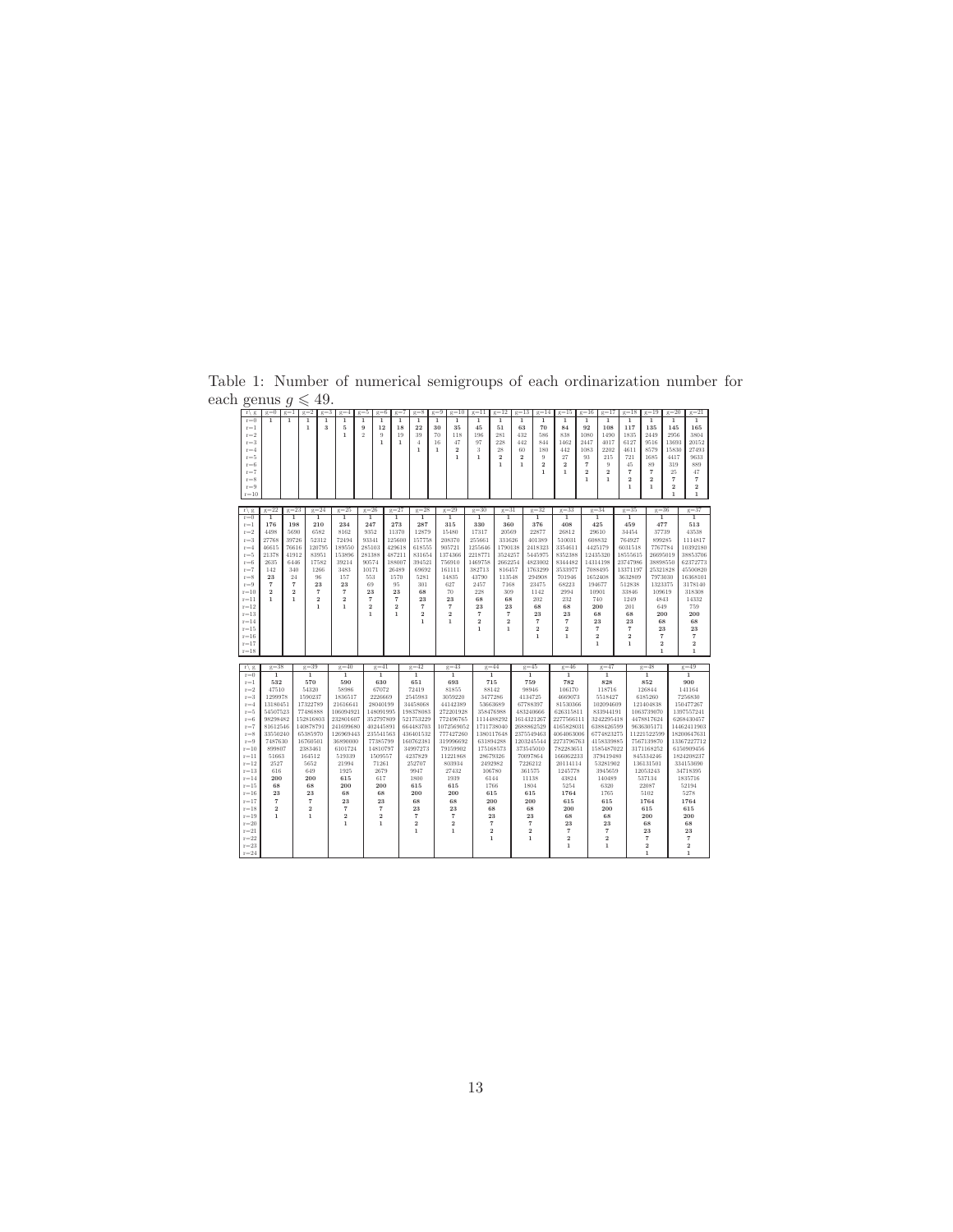|                                                                                                                                                                                                                                                                                                                                                                                                                                                                                                                                                                                                                      |                                                                                                                                      |                                                                                                                                      | $-52$                                                                                               |                                                                                                                               |                                                                                                                                           |                                                                                                                                                  |                                                                                                                  |                                                                                                                                                   |                                                                                                                                                       |                                                                                                                                           | e=60                                                                                                                                                                                                                                              | $\sigma = 61$                                                                                                                                                            | $\sigma = 62$<br>$\sigma = 63$                                                                                                                                                                                                         | $\sigma = 64$                                                                                                                                          | e=65                                                                                                                                                   | $0 = 66$                                                                                                                                             | $\sigma = 67$<br>$\sigma = 68$                                                                                                                                                                                                                                                                                                            | $0 = 69$                                                                                                                                            | $g=70$                                                                                                                                                                                                          | $\sigma = 71$                                                                                                                                                                                                 | $\sigma = 72$                                                                                                                                                                        | $\sigma = 74$<br>$\sigma = 73$                                                                                                                                                                                                                                                                          | $\sigma = 75$                                                                                                                                                                                                 | $g = 76$                                                                                                                                                                             | $\sigma = 77$                                                                                                                                                                 |
|----------------------------------------------------------------------------------------------------------------------------------------------------------------------------------------------------------------------------------------------------------------------------------------------------------------------------------------------------------------------------------------------------------------------------------------------------------------------------------------------------------------------------------------------------------------------------------------------------------------------|--------------------------------------------------------------------------------------------------------------------------------------|--------------------------------------------------------------------------------------------------------------------------------------|-----------------------------------------------------------------------------------------------------|-------------------------------------------------------------------------------------------------------------------------------|-------------------------------------------------------------------------------------------------------------------------------------------|--------------------------------------------------------------------------------------------------------------------------------------------------|------------------------------------------------------------------------------------------------------------------|---------------------------------------------------------------------------------------------------------------------------------------------------|-------------------------------------------------------------------------------------------------------------------------------------------------------|-------------------------------------------------------------------------------------------------------------------------------------------|---------------------------------------------------------------------------------------------------------------------------------------------------------------------------------------------------------------------------------------------------|--------------------------------------------------------------------------------------------------------------------------------------------------------------------------|----------------------------------------------------------------------------------------------------------------------------------------------------------------------------------------------------------------------------------------|--------------------------------------------------------------------------------------------------------------------------------------------------------|--------------------------------------------------------------------------------------------------------------------------------------------------------|------------------------------------------------------------------------------------------------------------------------------------------------------|-------------------------------------------------------------------------------------------------------------------------------------------------------------------------------------------------------------------------------------------------------------------------------------------------------------------------------------------|-----------------------------------------------------------------------------------------------------------------------------------------------------|-----------------------------------------------------------------------------------------------------------------------------------------------------------------------------------------------------------------|---------------------------------------------------------------------------------------------------------------------------------------------------------------------------------------------------------------|--------------------------------------------------------------------------------------------------------------------------------------------------------------------------------------|---------------------------------------------------------------------------------------------------------------------------------------------------------------------------------------------------------------------------------------------------------------------------------------------------------|---------------------------------------------------------------------------------------------------------------------------------------------------------------------------------------------------------------|--------------------------------------------------------------------------------------------------------------------------------------------------------------------------------------|-------------------------------------------------------------------------------------------------------------------------------------------------------------------------------|
| $r=0$<br>$r = 1$<br>$r = 2$<br>$r = 3$<br>$r = 4$<br>$r = 5$<br>$r = 6$<br>$r = 7$<br>$r = 8$<br>$r = 9$<br>$r=10$<br>$r = 11$<br>$r=12$<br>$r=13$<br>$r = 14$<br>$r = 15$<br>$r=16$<br>$r=17$<br>$r=18$<br>$r = 19$<br>$r=20$<br>$r = 21$<br>$r=22$<br>$r = 23$<br>$r = 24$<br>$\mathrm{r}{=}25$<br>$r = 26$<br>$r = 27$<br>$r = 28$<br>$r = 29$<br>$r = 30$<br>$r = 31$<br>$r = 32$<br>$r = 33$<br>$r = 34$<br>$r = 35$<br>$r = 36$<br>$r = 37$<br>$r = 38$<br>$r \mid g$                                                                                                                                          | 925<br>1764<br>615<br>200<br>68<br>23<br>$\overline{7}$<br>$\overline{2}$<br>$\,1\,$<br>$g=78$                                       | 975<br>1764<br>615<br>200<br>68<br>23<br>$\overline{7}$<br>$\overline{2}$<br>$\,1\,$                                                 | 1001<br>5060<br>1764<br>615<br>200<br>68<br>23<br>$\scriptstyle{7}$<br>$\,2\,$<br>$\,1\,$<br>$g=79$ | 1053<br>1764<br>615<br>$\bf 200$<br>68<br>23<br>$\scriptstyle\rm 7$<br>$\,2\,$<br>$\,1\,$<br>$g = 80$                         | 1080<br>5060<br>1764<br>615<br>200<br>68<br>23<br>$\scriptstyle{7}$<br>$\,2\,$<br>$\mathbf{1}$<br>$g=81$                                  | 1134<br>5060<br>1764<br>615<br>200<br>68<br>23<br>$\scriptstyle{7}$<br>$\,2\,$<br>$\overline{1}$                                                 | 1162<br>5060<br>1764<br>615<br>200<br>68<br>$\bf 23$<br>$\scriptstyle\rm 7$<br>$\,2\,$<br>$\mathbf{1}$<br>$g=82$ | 1218<br>$\gamma$<br>$\gamma$<br>$\overline{2}$<br>5060<br>1764<br>615<br>200<br>68<br>$\bf 23$<br>$\scriptstyle{7}$<br>$\,2$<br>$\,1\,$<br>$g=83$ | 1247<br>14626<br>5060<br>1764<br>615<br>200<br>68<br>$\bf 23$<br>$\scriptstyle{7}$<br>$\,2\,$<br>$\overline{1}$<br>$g = 84$                           | 1305<br>5060<br>1764<br>615<br>200<br>68<br>$\bf 23$<br>$\scriptstyle{7}$<br>$\,2\,$<br>$\overline{1}$<br>$g=85$                          | 1335<br>$\,$<br>$\,$<br>$\overline{?}$<br>$\overline{?}$<br>$\overline{?}$<br>$\overline{?}$<br>$\overline{\mathbf{z}}$<br>14626<br>5060<br>1764<br>615<br>$\bf 200$<br>68<br>$\bf 23$<br>$\overline{7}$<br>$\overline{2}$<br>$\,1\,$<br>$g = 86$ | 1395<br>14626<br>5060<br>1764<br>615<br>200<br>68<br>$\bf 23$<br>$\overline{7}$<br>$\overline{2}$<br>$\mathbf{1}$<br>$g = 87$                                            | 1426<br>1488<br>14626<br>14626<br>5060<br>5060<br>1764<br>1764<br>615<br>615<br>200<br>200<br>$_{\rm 68}$<br>68<br>23<br>$\bf 23$<br>$\tau$<br>$\scriptstyle\rm 7$<br>$\,2\,$<br>$\overline{2}$<br>$\mathbf{1}$<br>$\,1\,$<br>$g = 88$ | 1520<br>41785<br>14626<br>5060<br>1764<br>615<br>200<br>68<br>23<br>$\overline{7}$<br>$\,2\,$<br>$g = 89$                                              | 1584<br>7<br>$\overline{?}$<br>14626<br>5060<br>1764<br>615<br>$\,200$<br>68<br>$\bf 23$<br>$\scriptstyle{7}$<br>$\,2\,$<br>$\,1\,$<br>$g=90$          | 1617<br>41785<br>14626<br>5060<br>1764<br>615<br>200<br>68<br>23<br>$\scriptstyle\rm 7$<br>$\,2\,$<br>$\mathbf{1}$<br>$g=91$                         | 1683<br>1717<br>$\overline{2}$<br>$\overline{\phantom{a}}$<br>$\gamma$<br>$\overline{2}$<br>$\overline{?}$<br>41785<br>14626<br>41785<br>5060<br>14626<br>1764<br>5060<br>1764<br>615<br>200<br>615<br>68<br>200<br>23<br>68<br>$\scriptstyle{7}$<br>$\bf 23$<br>$\,2\,$<br>$\scriptstyle{7}$<br>$\,2$<br>$1\,$<br>$\mathbf{1}$<br>$g=92$ | 1785<br>41785<br>14626<br>5060<br>1764<br>615<br>200<br>68<br>$\bf 23$<br>$\scriptstyle{7}$<br>$\,2$<br>$\mathbf{1}$<br>$g=93$                      | 1820<br>$\boldsymbol{\eta}$<br>$\overline{?}$<br>$\overline{\mathcal{L}}$<br>117573<br>41785<br>14626<br>5060<br>1764<br>615<br>200<br>68<br>$\bf 23$<br>$\scriptstyle{7}$<br>$\,2\,$<br>$\mathbf{1}$<br>$g=94$ | 1890<br>41785<br>14626<br>5060<br>1764<br>615<br>200<br>68<br>23<br>$\scriptstyle{7}$<br>$\overline{2}$<br>$\mathbf{1}$<br>$g=95$                                                                             | 1926<br>117573<br>41785<br>14626<br>5060<br>1764<br>615<br>200<br>68<br>$\bf 23$<br>$\overline{7}$<br>$\overline{2}$<br>$\mathbf{1}$<br>$g = 96$                                     | 1998<br>2035<br>117573<br>41785<br>117573<br>41785<br>14626<br>14626<br>5060<br>1764<br>5060<br>615<br>1764<br>200<br>615<br>200<br>68<br>$\bf{^{23}}$<br>$_{\rm 68}$<br>$\bf 23$<br>$\overline{7}$<br>$\overline{2}$<br>$\overline{7}$<br>$\overline{2}$<br>$\mathbf{1}$<br>$\overline{1}$<br>$g = 97$ | 2109<br>117573<br>41785<br>14626<br>5060<br>1764<br>615<br>200<br>68<br>23<br>$\mathbf{7}$<br>$\overline{2}$<br>$\mathbf{1}$<br>$g = 98$                                                                      | 2147<br>332475<br>117573<br>41785<br>14626<br>5060<br>1764<br>615<br>200<br>68<br>23<br>$\overline{7}$<br>$\overline{2}$<br>$\mathbf{1}$<br>$g = 99$                                 | 2223<br>117573<br>41785<br>14626<br>5060<br>1764<br>615<br>200<br>68<br>23<br>$\overline{7}$<br>$\overline{2}$<br>$\,$ 1 $\,$<br>$g = 100$                                    |
| $r=0$<br>$r = 1$<br>$\mathrm{r}{=}2$<br>$r = 3$<br>$r = 4$<br>$r=5$<br>$r = 6$<br>$r = 7$<br>$r = 8$<br>$r = 9$<br>$r=10$<br>$r = 11$<br>$r=12$<br>$r=13$<br>$r = 14$<br>$r = 15$<br>$r = 16$<br>$r=17$<br>$r=18$<br>$r=19$<br>$r = 20$<br>$r = 21$<br>$r=22$<br>$r = 23$<br>$r = 24$<br>$r = 25$<br>$r = 26$<br>$\mathrm{r}{=}27$<br>$r=28$<br>$r = 29$<br>$r = 30$<br>$r = 31$<br>$r = 32$<br>$r = 33$<br>$r = 34$<br>$r = 35$<br>$r = 36$<br>$r = 37$<br>$r = 38$<br>$r = 39$<br>$r = 40$<br>$r = 41$<br>$r = 42$<br>$r = 43$<br>$r = 44$<br>$r = 45$<br>$r = 46$<br>$r = 47$<br>$r = 48$<br>$r = 49$<br>$r = 50$ | 2262<br>332475<br>117573<br>41785<br>14626<br>5060<br>1764<br>615<br>200<br>68<br>23<br>$\scriptstyle{7}$<br>$\,2\,$<br>$\mathbf{1}$ | 2340<br>332475<br>117573<br>41785<br>14626<br>5060<br>1764<br>615<br>200<br>$_{\rm 68}$<br>$\bf 23$<br>$\frac{7}{2}$<br>$\mathbf{1}$ |                                                                                                     | 2380<br>332475<br>117573<br>41785<br>14626<br>5060<br>1764<br>615<br>$\,200$<br>68<br>$\frac{23}{7}$<br>$\,2$<br>$\mathbf{1}$ | 2460<br>332475<br>117573<br>41785<br>14626<br>5060<br>1764<br>615<br>$\,200$<br>68<br>$\bf 23$<br>$\scriptstyle{7}$<br>$\,2\,$<br>$\,1\,$ | 2501<br>933891<br>332475<br>117573<br>41785<br>14626<br>5060<br>1764<br>615<br>200<br>68<br>23<br>$\scriptstyle\rm 7$<br>$\,2\,$<br>$\mathbf{1}$ |                                                                                                                  | 2583<br>332475<br>117573<br>41785<br>14626<br>5060<br>1764<br>615<br>200<br>68<br>23<br>$\scriptstyle{7}$<br>$\,2\,$<br>$\mathbf{1}$              | 1<br>2625<br>933891<br>332475<br>117573<br>41785<br>14626<br>5060<br>1764<br>615<br>200<br>68<br>$\bf 23$<br>$\tau$<br>$\overline{2}$<br>$\mathbf{1}$ | 2709<br>933891<br>332475<br>117573<br>41785<br>14626<br>5060<br>1764<br>615<br>200<br>68<br>$\bf 23$<br>$\tau$<br>$\,2\,$<br>$\mathbf{1}$ | 2752<br>933891<br>332475<br>117573<br>41785<br>14626<br>5060<br>1764<br>615<br>200<br>68<br>$\bf 23$<br>$\overline{7}$<br>$\overline{2}$<br>$\overline{1}$                                                                                        | 2838<br>$\overline{\mathbf{?}}$<br>933891<br>332475<br>117573<br>41785<br>14626<br>5060<br>1764<br>615<br>200<br>68<br>23<br>$\overline{7}$<br>$\overline{2}$<br>$\,1\,$ | 2882<br>$\overline{\mathbf{z}}$<br>2609832<br>933891<br>332475<br>117573<br>41785<br>14626<br>5060<br>1764<br>615<br>200<br>68<br>23<br>$\overline{7}$<br>$\,2\,$<br>$\mathbf{1}$                                                      | 2970<br>933891<br>332475<br>117573<br>41785<br>14626<br>5060<br>1764<br>615<br>200<br>68<br>23<br>$\overline{7}$<br>$\overline{\mathbf{2}}$<br>$\,1\,$ | 3015<br>2609832<br>933891<br>332475<br>117573<br>41785<br>14626<br>5060<br>1764<br>615<br>200<br>68<br>23<br>$\scriptstyle{7}$<br>$\,2$<br>$\mathbf 1$ | 3105<br>2609832<br>933891<br>332475<br>117573<br>41785<br>14626<br>5060<br>1764<br>615<br>200<br>68<br>23<br>$\scriptstyle{7}$<br>$\,2\,$<br>$\,1\,$ | 1<br>3151<br>2609832<br>933891<br>332475<br>117573<br>41785<br>14626<br>5060<br>1764<br>615<br>200<br>68<br>$\bf 23$<br>$\scriptstyle{7}$<br>$\,2\,$<br>$\,1\,$                                                                                                                                                                           | 3243<br>2609832<br>933891<br>332475<br>117573<br>41785<br>14626<br>5060<br>1764<br>615<br>200<br>68<br>23<br>$\scriptstyle{7}$<br>$\,2\,$<br>$\,$ 1 | 3290<br>2609832<br>933891<br>332475<br>117573<br>41785<br>14626<br>5060<br>1764<br>615<br>200<br>68<br>$\bf 23$<br>$\scriptstyle{7}$<br>$\,2$<br>$\mathbf{1}$                                                   | 3384<br>$\overline{\phantom{a}}$<br>$\overline{2}$<br>2609832<br>933891<br>332475<br>117573<br>41785<br>14626<br>5060<br>1764<br>615<br>200<br>68<br>$\bf 23$<br>$\scriptstyle{7}$<br>$\,2\,$<br>$\mathbf{1}$ | 3432<br>$f_{15}$<br>2609832<br>933891<br>332475<br>117573<br>41785<br>14626<br>5060<br>1764<br>615<br>200<br>$_{\rm 68}$<br>$\bf 23$<br>$\scriptstyle{7}$<br>$\,2\,$<br>$\mathbf{1}$ | 1<br>3528<br>$f_{15}$<br>2609832<br>933891<br>332475<br>117573<br>41785<br>14626<br>5060<br>1764<br>615<br>200<br>$_{\rm 68}$<br>23<br>$\scriptstyle{7}$<br>$\,2\,$<br>$\mathbf{1}$                                                                                                                     | 1<br>3577<br>$\overline{?}$<br>$f_{15}$<br>2609832<br>933891<br>332475<br>117573<br>41785<br>14626<br>5060<br>1764<br>615<br>$\bf 200$<br>68<br>$\bf 23$<br>$\scriptstyle{7}$<br>$\mathbf{2}$<br>$\mathbf{1}$ | 3675<br>$f_{15}$<br>2609832<br>933891<br>332475<br>117573<br>41785<br>14626<br>5060<br>1764<br>615<br>200<br>68<br>$\bf 23$<br>$\scriptstyle\rm T$<br>$\overline{2}$<br>$\mathbf{1}$ | 1<br>3725<br>$f_{15}$<br>2609832<br>933891<br>332475<br>117573<br>41785<br>14626<br>5060<br>1764<br>615<br>200<br>$_{\rm 68}$<br>$\bf 23$<br>$\overline{7}$<br>$\overline{2}$ |

<span id="page-13-0"></span>Table 2: Numbers  $n_{g,r}$  deduced from Lemma [8](#page-5-0) and Theorem [13](#page-8-0) for each genus  $g \leqslant 100$ .